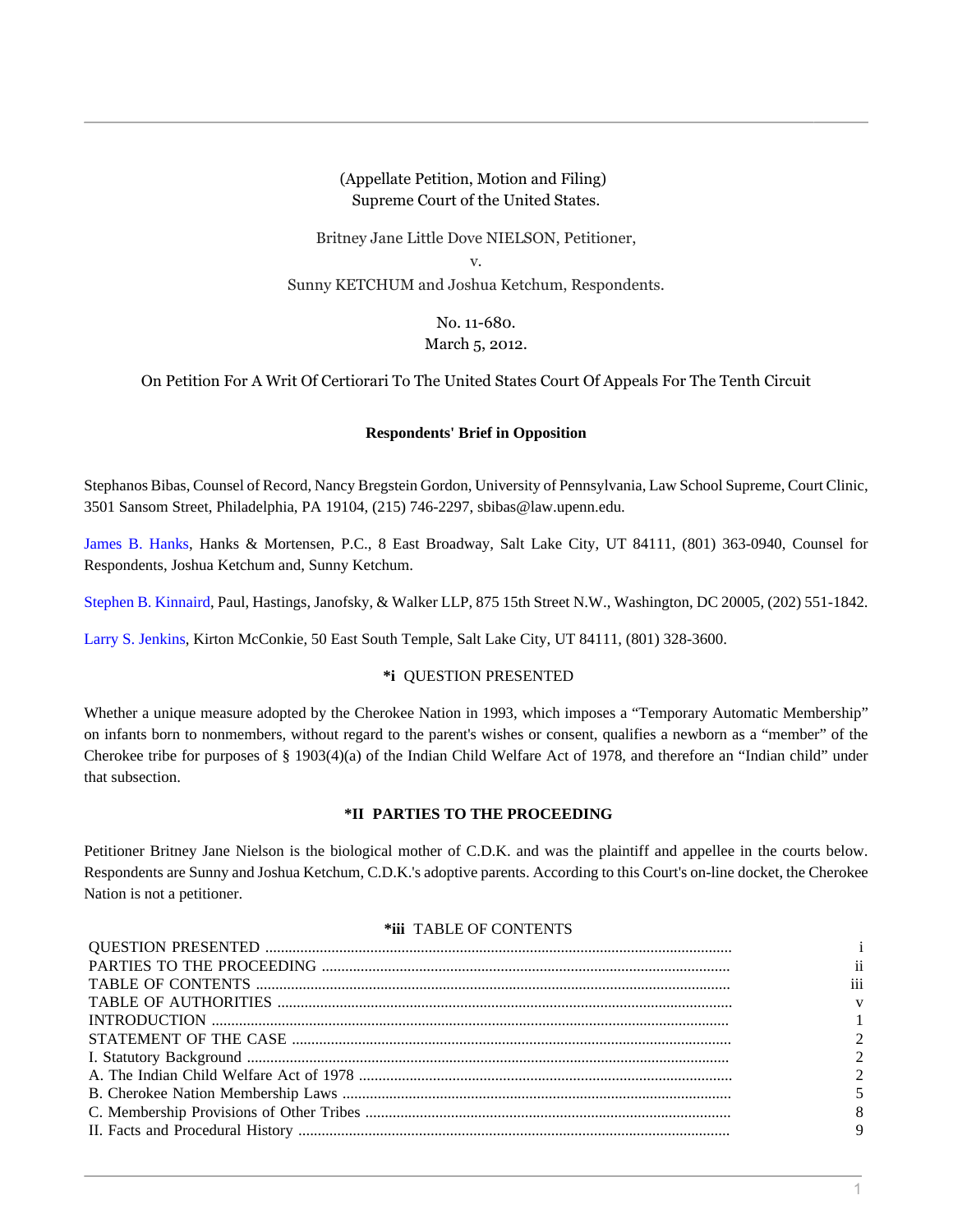|                                                                                                 | 14 |
|-------------------------------------------------------------------------------------------------|----|
| I. This Case Presents a Question of First Impression, on Which No Other Court Has Issued a      | 16 |
|                                                                                                 |    |
|                                                                                                 | 16 |
| B. The Decision Below Does Not Conflict With Other Decisions Under the Indian Child Welfare Act | 18 |
| II. Grave Vehicle Problems Would Prevent This Court From Reaching the Question Presented        | 22 |
|                                                                                                 | 22 |
|                                                                                                 | 26 |
|                                                                                                 | 27 |
|                                                                                                 | 28 |
| A. The "Temporary Automatic Membership" Provision Did Not Make C.D.K. an "Indian Child"         | 28 |
|                                                                                                 |    |
| B. Basing ICWA Coverage on the "Temporary Automatic Membership" Provision Would Expand the      | 32 |
|                                                                                                 |    |
| C. Petitioner's Construction of § 1903(4)(a) Would Lead to Unacceptable and Absurd Results      | 35 |
|                                                                                                 | 37 |
|                                                                                                 |    |

# **\*v** TABLE OF AUTHORITIES

| Cases                                                                      |                |
|----------------------------------------------------------------------------|----------------|
| <i>B.H. v. People ex rel. X.H.</i> , 138 P.3d 299 (Colo. 2006)             | 18, 19         |
| Beaver Cnty. v. Property Tax Div., 128 P.3d 1187 (Utah 2006)               | 24             |
| Church of Scientology v. United States, 506 U.S. 9(1993)                   | 25             |
|                                                                            | 29             |
|                                                                            | 28             |
|                                                                            | 25             |
|                                                                            | 29             |
|                                                                            | 20, 21         |
| In re Adoption of C.D., 751 N.W.2d 236 (N.D. 2008)                         | 19, 20, 26     |
| <i>In re Adoption of C.D.K., No. 072700191 (Utah D. Ct. Aug. 31, 2009)</i> | 13, 23, 24     |
| In re Adoption of C.D.K., No. 20090808-SC (Utah Sept. 29, 2010)            | 13             |
|                                                                            | 20, 21         |
|                                                                            | 18, 19         |
|                                                                            | 19, 20, 26     |
| Jared P. v. Glade T., 209 P.3d 157 (Ariz. App. 2009)                       | 30             |
|                                                                            | 25             |
| Martinez v. Southern Ute Tribe, 249 F.2d 915 (10th Cir. 1957)              | 17             |
| Mississippi Band of Choctaw Indians v. Holyfield, 490 U.S. 30 (1989)       | 35             |
|                                                                            | 5, 26          |
| Ordinance 59 Ass'n v. U.S. Dep't of Interior Sec'y, 163 F.3d 1150          | 14, 16, 17     |
|                                                                            |                |
| Reconstruction Fin. Corp. v. Beaver Cnty., 328 U.S. 204 (1946)             | 29             |
| Santa Clara Pueblo v. Martinez, 436 U.S. 49 (1978)                         | 16, 17, 28, 34 |
|                                                                            | 35             |
| Standard Fed. Sav. & Loan Ass'n v. Kirkbride, 821 P.2d 1136 (Utah          | 24             |
|                                                                            |                |
|                                                                            | 33             |
| United States v. Juvenile Male, 131 S. Ct. 2860 (2011)                     | 25             |
| United States v. Little Lake Misere Land Co., 412 U.S. 580 (1973)          | 28             |
| Warren v. Provo City Corp., 838 P.2d 1125 (Utah 1992)                      | 24             |
| <b>Federal and State Statutes</b>                                          |                |
|                                                                            | 34             |
|                                                                            | 1, 2           |
|                                                                            | passim         |
|                                                                            |                |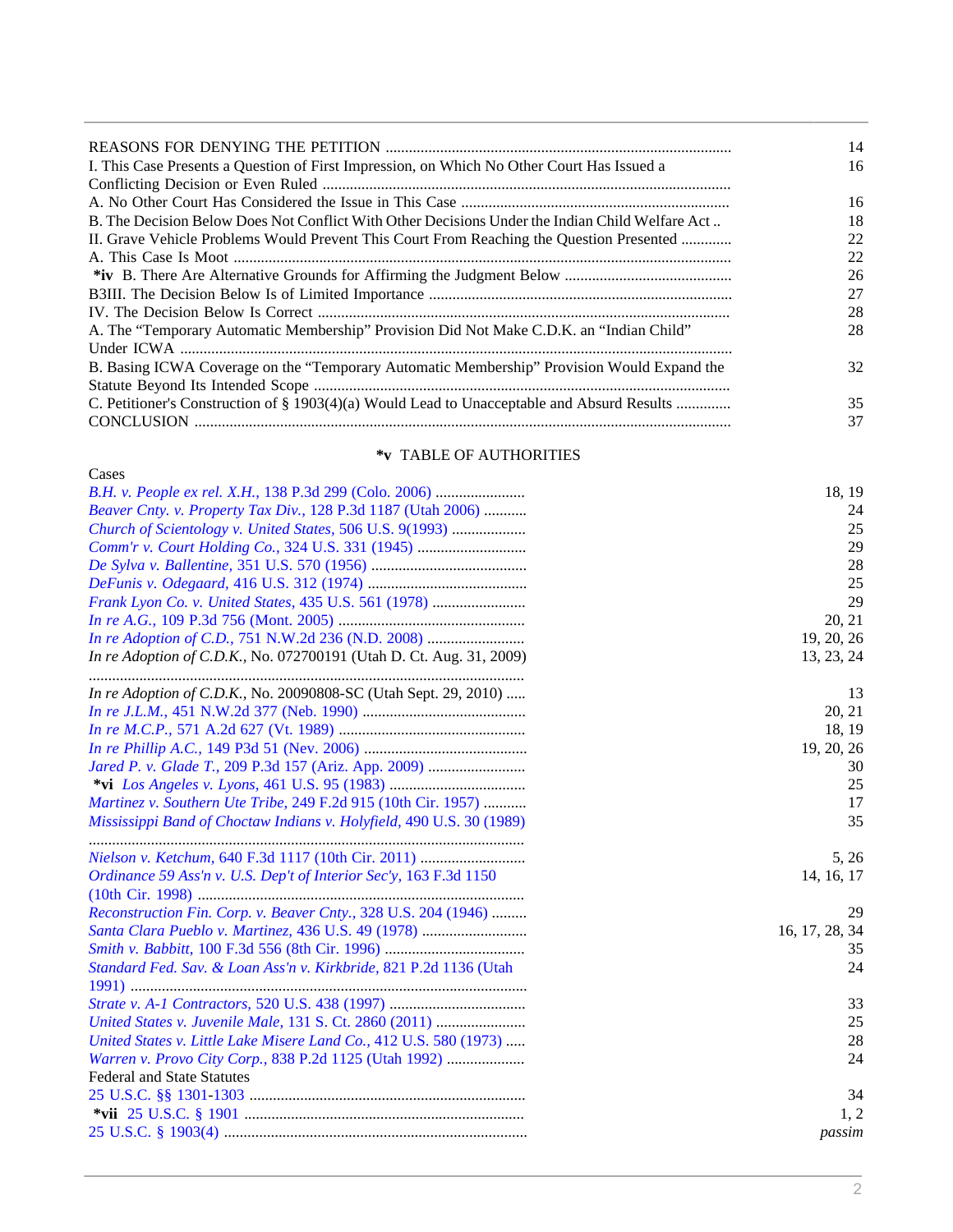|                                                                  | 4, 18, 19      |
|------------------------------------------------------------------|----------------|
|                                                                  | 4, 13, 22, 23  |
|                                                                  | 12, 23         |
|                                                                  | 13, 23         |
|                                                                  | 35             |
|                                                                  | 24, 25         |
|                                                                  | 24             |
| <b>Tribal Law</b>                                                |                |
|                                                                  | 15, 7, 32      |
|                                                                  | 5              |
| Constitution and By-laws of the Oneida Tribe of Indians of       | 9              |
|                                                                  |                |
| Constitution of the Muscogee (Creek) Nation, art. Ill, §§ 2-3    | 8              |
| Constitution of the Oglala Sioux Tribe, art. II, § 1 (2008)      | 9              |
| Cherokee Nation Membership Act, Legis. Act No. 2-93, § 5A(b)     | 7              |
| Cherokee Nation Membership Act, Legis. Act No. 2-93, § 19        | 6              |
| Cherokee Nation Membership Act, Legis. Act No. 16-02, § 4A       | 7              |
| *viii Cherokee Nation Membership Act, Legis. Act No. 16-02, §    | 36             |
|                                                                  |                |
|                                                                  | 9              |
|                                                                  | 9              |
|                                                                  | 9              |
| Regulation                                                       |                |
|                                                                  | 19             |
| <b>Other Authorities</b>                                         |                |
| 124 Cong. Rec. H3560-62 (daily ed. May 3, 1978)                  | 3              |
|                                                                  | 3              |
|                                                                  | 3              |
|                                                                  | 3              |
|                                                                  | 3, 4           |
|                                                                  | $\overline{2}$ |
| Barbara Ann Atwood, Children, Tribes, and States: Adoption and   | 5              |
| Custody Conflicts over American Indian Children (2010)           |                |
| 13B Charles Alan Wright et al., Federal Practice and Procedure § | 25             |
|                                                                  |                |
|                                                                  | 7              |
| Minutes of Tribal Council Rules Comm. Meeting, May 20, 1993      | 6, 30          |

### **\*1** INTRODUCTION

The Indian Child Welfare Act, [25 U.S.C. § 1901](http://www.westlaw.com/Link/Document/FullText?findType=L&pubNum=1000546&cite=25USCAS1901&originatingDoc=I7762e5e068cd11e1be29b2facdefeebe&refType=LQ&originationContext=document&vr=3.0&rs=cblt1.0&transitionType=DocumentItem&contextData=(sc.Search)) *et seq.* ("ICWA" or "the Act"), provides that children who are members of Indian tribes or whose parents are members - but not children who are merely eligible for membership and whose parents are *not* members - are subject to certain procedural protections in adoption and foster-placement proceedings. The unusual Cherokee measure at issue here contradicts those provisions by imposing a special "Temporary Automatic Membership" on *all* children who are eligible for membership because of Cherokee heritage, without regard to the wishes, consent, or even knowledge of their non-member parents.

No other federal or state court has ruled on the question whether ICWA applies to an infant who qualifies for "Temporary Automatic Membership" under the Cherokee provision. The court of appeals' decision has no effect on the status of ordinary tribal membership policies (including those of the Cherokee Nation) in this or other contexts, or for other tribal, state, or federal purposes.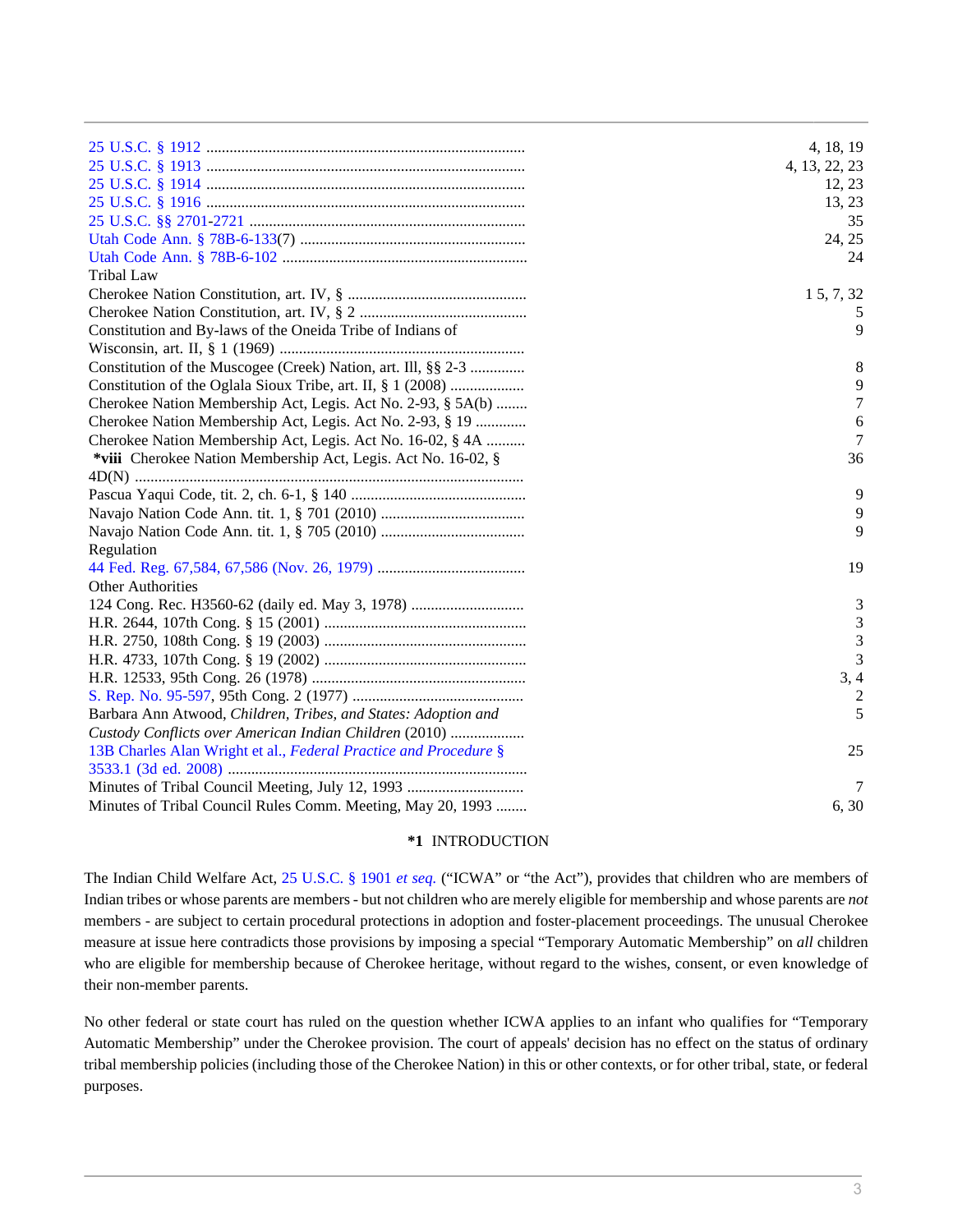In any event, the relief petitioner seeks - invalidation of her biological child's adoption - is unavailable. Except under circumstances not present here, neither ICWA nor state law authorizes vacatur of a final adoption decree or return of custody to the biological parent. Furthermore, petitioner's related **\*2** claims in state court are barred by the applicable statute of limitations.

The court of appeals in this case correctly rejected petitioner's attempt to capitalize on ICWA for purposes and under circumstances not within its scope.

### **STATEMENT OF THE CASE**

### **I. Statutory Background**

### **A. The Indian Child Welfare Act of 1978**

The Indian Child Welfare Act, [25 U.S.C. § 1901](http://www.westlaw.com/Link/Document/FullText?findType=L&pubNum=1000546&cite=25USCAS1901&originatingDoc=I7762e5e068cd11e1be29b2facdefeebe&refType=LQ&originationContext=document&vr=3.0&rs=cblt1.0&transitionType=DocumentItem&contextData=(sc.Search)) *et seq.*, governs proceedings involving the adoption or foster-care placement of any "Indian child." The Act defines "Indian child" as an unmarried minor who "is either (a) a *member* of an Indian tribe or (b) is *eligible* for membership in an Indian tribe *and* is the biological child of a member of an Indian tribe." [25 U.S.C. §](http://www.westlaw.com/Link/Document/FullText?findType=L&pubNum=1000546&cite=25USCAS1903&originationContext=document&vr=3.0&rs=cblt1.0&transitionType=DocumentItem&contextData=(sc.Search)#co_pp_0bd500007a412) [1903\(4\)](http://www.westlaw.com/Link/Document/FullText?findType=L&pubNum=1000546&cite=25USCAS1903&originationContext=document&vr=3.0&rs=cblt1.0&transitionType=DocumentItem&contextData=(sc.Search)#co_pp_0bd500007a412) (emphases added). At the time of ICWA's passage, Congress considered and rejected a broader definition which would have included "any person who is a member of or who is eligible for membership" in a tribe. [S. Rep. No. 95-597,](http://www.westlaw.com/Link/Document/FullText?findType=Y&pubNum=0001503&cite=SREP95-597&originationContext=document&vr=3.0&rs=cblt1.0&transitionType=DocumentItem&contextData=(sc.Search)) 95th Cong. 2 (1977). In 2001, 2002, and 2003, Congress declined to take action on proposals to expand its original definition of **\*3** "Indian child" to include children eligible for membership regardless of parental membership.<sup>1</sup>

Thus, a child is not covered by ICWA merely by virtue of his Indian ancestry. Instead, the statute covers only those children who have one of the two expressly defined connections to an Indian tribe: (a) actual membership, or (b) eligibility for membership, if at least one biological parent is a member. The statute's scope reflects Congress' concern with the continuing viability of Indian tribes and their *members'* families.

The statute mainly addresses the involuntary removal of Indian children from their parents, followed by placement in foster care or adoption. Congress was concerned with Indian families that were "broken up by the removal, often unwarranted, of their children from them by nontribal public and private agencies." H.R. 12533, 95th Cong. 26 (1978). After their children were taken from them, "Indian parents [were] forced ... to chase their children from agency to agency - court to court - State to State, in a frantic effort to recover their children. Many never d[id]." 124 Cong. Rec. H3560-62 (daily ed. May 3, 1978) (statement of Rep. Udall). Many of ICWA's **\*4** provisions address involuntary proceedings, not voluntary adoptions. *See* [25](http://www.westlaw.com/Link/Document/FullText?findType=L&pubNum=1000546&cite=25USCAS1912&originationContext=document&vr=3.0&rs=cblt1.0&transitionType=DocumentItem&contextData=(sc.Search)#co_pp_8b3b0000958a4) [U.S.C. § 1912\(a\)](http://www.westlaw.com/Link/Document/FullText?findType=L&pubNum=1000546&cite=25USCAS1912&originationContext=document&vr=3.0&rs=cblt1.0&transitionType=DocumentItem&contextData=(sc.Search)#co_pp_8b3b0000958a4)[-\(f\)](http://www.westlaw.com/Link/Document/FullText?findType=L&pubNum=1000546&cite=25USCAS1912&originationContext=document&vr=3.0&rs=cblt1.0&transitionType=DocumentItem&contextData=(sc.Search)#co_pp_ae0d0000c5150).<sup>2</sup>

The Act's treatment of voluntary child custody proceedings, in [§ 1913](http://www.westlaw.com/Link/Document/FullText?findType=L&pubNum=1000546&cite=25USCAS1913&originatingDoc=I7762e5e068cd11e1be29b2facdefeebe&refType=LQ&originationContext=document&vr=3.0&rs=cblt1.0&transitionType=DocumentItem&contextData=(sc.Search)), focuses on the biological parent's consent. Subsection (a) contains the provision upon which petitioner relies, mandating a ten-day waiting period for any voluntary termination of parental rights.<sup>3</sup> It also requires any "consent[] to a foster care placement or to termination of parental rights" to be in writing, recorded, and certified by the judge to have been "fully understood by the parent." Subsections (b) and (c) govern withdrawal of consent in foster care placements and in proceedings to terminate parental rights. Subsection (d), which governs withdrawal of consent after a final decree of adoption, comes into play only when consent was obtained by fraud or duress.

### **\*5 B. Cherokee Nation Membership Laws**

1h *Membership.* The Cherokee Nation Constitution defines who may become a member of the tribe and establishes an enrollment process. To become a member, an applicant must satisfy two constitutional requirements. First, the applicant must present evidence of eligibility, showing that he is a "descendant[] of original enrollees listed on the Dawes Commission Rolls."

Cherokee Nation Constitution, art. IV,  $\S 1$ .<sup>4</sup> Second, prospective members must apply for membership to the Registration Committee, to "have their names entered in the Cherokee Register." *Id.* § 2(a). A number "shall be … assigned to every name,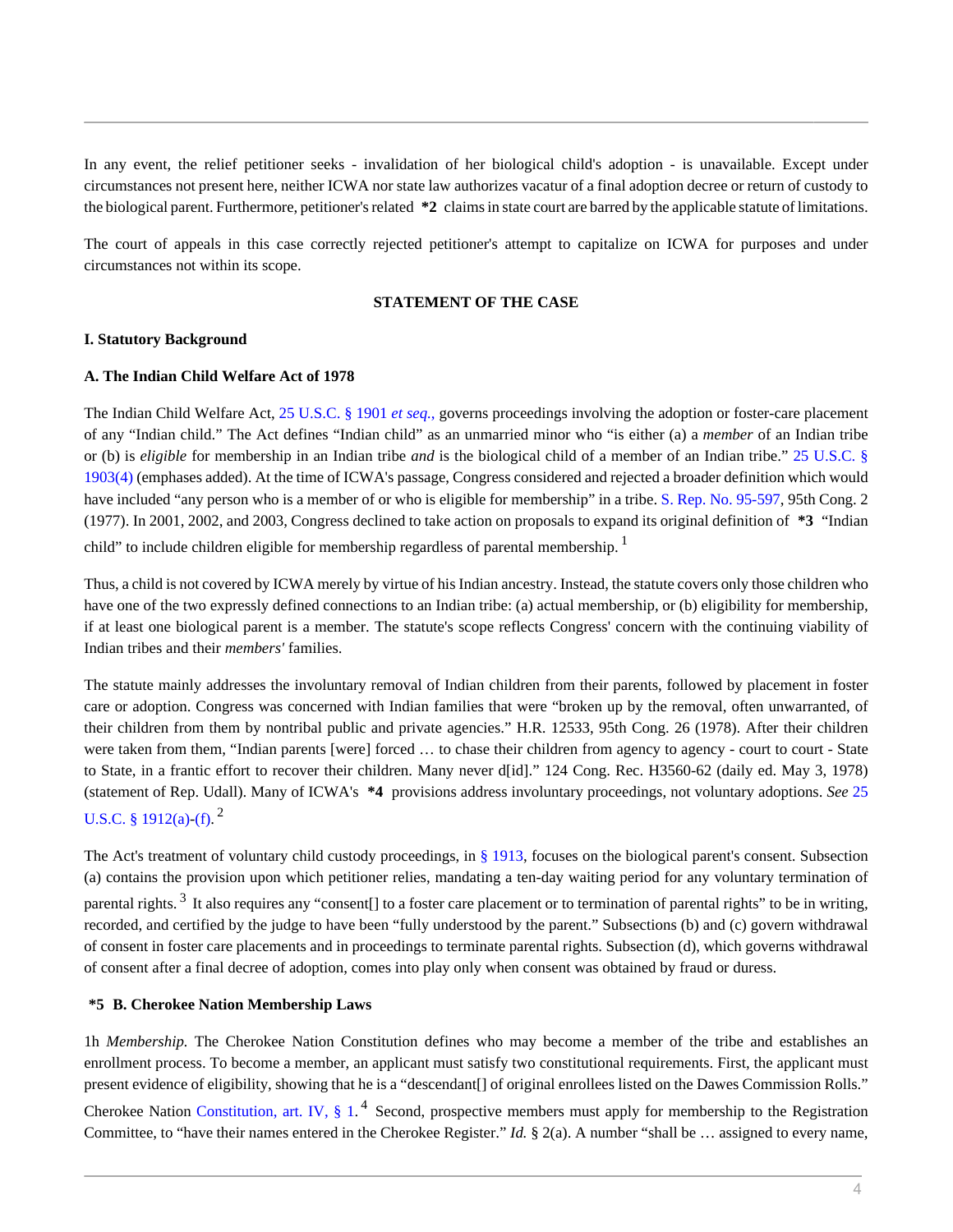which is approved and entered into the Cherokee Register." *Id.* § 2(b). According to the clerk responsible for membership in the tribe's registration department, there is no other way to become a member, and minors cannot apply for membership without the consent of a parent or sponsor. Deposition of Jana Leach, Appendix to Appellants' Brief ("App.") at 170-71, *[Nielson v.](http://www.westlaw.com/Link/Document/FullText?findType=Y&serNum=2024939947&pubNum=506&originationContext=document&vr=3.0&rs=cblt1.0&transitionType=DocumentItem&contextData=(sc.Search)) Ketchum,* [640 F.3d 1117 \(10th Cir. 2011\)](http://www.westlaw.com/Link/Document/FullText?findType=Y&serNum=2024939947&pubNum=506&originationContext=document&vr=3.0&rs=cblt1.0&transitionType=DocumentItem&contextData=(sc.Search)) (Nos. 09-4113, 09-4129).

**\*6** 2. *The special "Temporary Automatic Membership" provision.* At a meeting of the Tribal Council Rules Committee in 1993, a staff member brought up "a problem concerning the adoption of Cherokee babies." Minutes of Tribal Council Rules Comm. Meeting ("Tribal Minutes"), May 20, 1993. She said that "adoption agencies [were] bypassing the Indian Child Welfare Act" by obtaining a signed membership relinquishment document from "young Indian women … before their child is born and then six months later, after the adoption is complete, telling them they [could] re-enroll and receive all benefits as before." *Id.* In response to its concern about the removal of members' children from the tribe, the Tribal Council declared its "right under the Indian Child Welfare Act to determine who our members are." *Id.*

The Tribal Council considered several proposals to prevent temporary relinquishments of membership and passed two of them. One of the enacted proposals imposed a 180-day waiting period before the Cherokee Registrar could act on any application for relinquishment of membership. Cherokee Nation Membership Act, Legis. Act No. 2-93, § 19. The other proposal, which became the provision relied upon by petitioner, was to "establish[] some form of *special membership* for a short period of time." Tribal Minutes, May 20, 1993 (emphasis added).

On July 12, 1993, the Tribal Council voted to amend the tribe's Membership Act to create this "special membership," entitled "Temporary Automatic Membership of Newborn Children (for 240 days)." **\*7** Minutes of Tribal Council Meeting, July 12,

1993. <sup>5</sup> This provision says that the tribe automatically admits "every newborn child who is a Direct Descendent [*sic*] of an Original Enrollee [listed on the Dawes Rolls] … as a member of the Cherokee Nation for a period of 240 days following the birth of the child." Cherokee Nation Membership Act, Legis. Act No. 2-93, § 5A(b). The description of newborns who qualify for this "special membership" - "Direct Descendent[s] [*sic*] of an Original Enrollee" - is the same as the tribe's definition in its Constitution of *eligibility* for membership. *See* Cherokee Nation [Const., art. IV, § 1.](http://www.westlaw.com/Link/Document/FullText?findType=L&pubNum=1000546&cite=USCOARTIVS1&originatingDoc=I7762e5e068cd11e1be29b2facdefeebe&refType=LQ&originationContext=document&vr=3.0&rs=cblt1.0&transitionType=DocumentItem&contextData=(sc.Search))

In practice, the Cherokee Registrar does not enroll newborns as members of the tribe under this "Temporary Automatic Membership" provision. *See* App. 171. They are not recorded on the membership rolls, and the Registrar does not keep track of them or know who they are. *Id.* According to the deposition testimony of the membership clerk in the tribe's registration department, the only way to become a member is through application. *Id.* at 170-71. The clerk initially stated that she was unaware of the Citizenship Act. *Id.* at 170. Although she later said that she had heard of it, she stated that she did not understand the temporary membership provision. *Id.* at 171. When counsel for respondents sought to depose the Registrar, the tribe's Assistant Attorney **\*8** General stated that the Registrar would not "have any type of knowledge over what [the clerk] has," and that the clerk was authorized to speak for the tribe on these matters. *Id.*

## **C. Membership Provisions of Other Tribes**

Of the 565 federally recognized tribes, petitioner does not cite, and respondents could not locate, even one that has a provision like the Cherokee provision, creating a special or temporary membership (or any kind of automatic membership) for children of nonmembers. Of the seventy-three tribes within the Tenth Circuit, and all other tribes with enrollments greater than 10,000 members as of 2005, it appears that none besides the Cherokee provides for automatic, temporary membership of children not born to members of the tribe. <sup>6</sup>

Some tribes, like the Muscogee, allow any lineal descendant of a person listed on the tribe's base rolls to become members, but only upon application. *See, e.g.*, Constitution of the Muscogee (Creek) Nation, art. **\*9** III, §§ 2-3. Other tribes, like the Pascua Yaqui, restrict membership to applicants who demonstrate a minimum blood quantum. Pascua Yaqui Code, tit. 2, ch. 6-1, §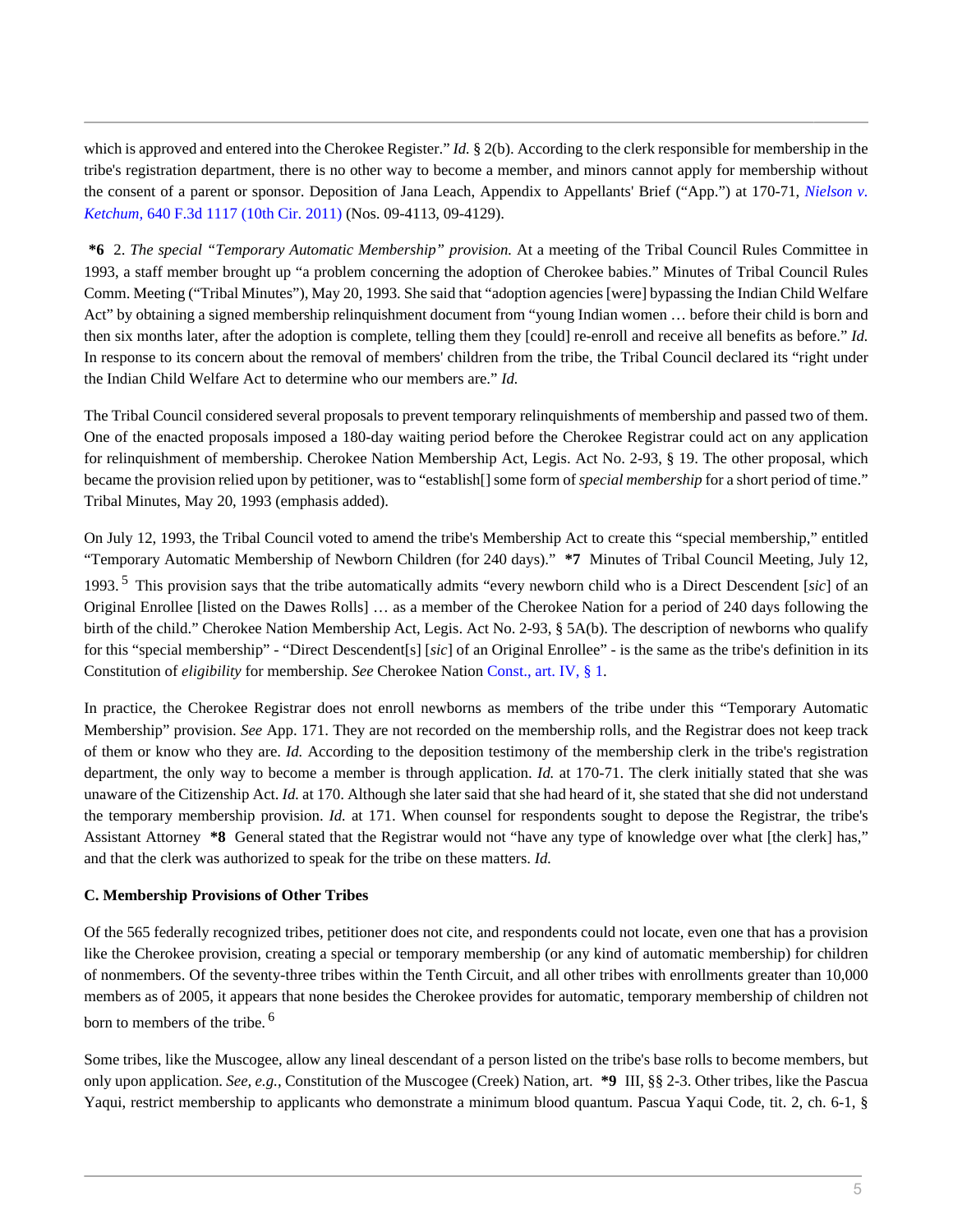140. The Oneida Tribe requires a minimum blood quantum and that the applicant have at least one parent who is a member. Constitution and Bylaws of the Oneida Tribe of Indians of Wisconsin, art. II, § 1 (1969).

While the Navajo and Oglala Sioux tribes confer automatic membership on some newborns, those memberships are neither temporary nor conferred unless at least one parent is a member. Constitution of the Oglala Sioux Tribe, art. II, § 1 (2008); Navajo Nation Code Ann. tit. 1, § 701 (2010). A prospective parent who does not want a child to become a member of the tribe automatically at birth, for purposes of an adoption or otherwise, can relinquish his or her own membership before the child's birth. *See, e.g.,* Navajo Nation Code Ann. tit. 1, § 705 (2010).

The Cherokee Nation provision is thus unique in at least three respects. Its membership is temporary; it confers automatic membership even when neither of the child's parents is a member; and it purports to make children members without their knowledge or consent, or that of a parent.

## **II. Facts and Procedural History**

1. At the time of C.D.K's birth, petitioner was not (and had not previously been) a member of the Cherokee Nation or any other Indian tribe. Pet. App. **\*10** 3a, 19a. The same was true for her mother, C.D.K's grandmother. *Id.* at 19a-20a. Petitioner also has an older child who was twenty-one months old when C.D.K. was born. App. 102, 397. He was not a member of the Cherokee Nation or any other Indian tribe at that time or before. *Id.* at 102.

2. Respondents, Sunny and Joshua Ketchum, are a married couple who live in Utah. They filed a petition to adopt C.D.K. in Utah state court on October 30, 2007. App. 86-87. The Ketchums informed the court that C.D.K. was due to be born to petitioner the following week and stated their belief that petitioner would consent to the adoption. *Id.* at 86. The Ketchums had been communicating with petitioner about the adoption and had provided petitioner with adoption counseling, covered related prenatal and childbirth costs, and accompanied petitioner on visits to her obstetrician. *Id.* at 75, 79, 401.

Petitioner gave birth to C.D.K. on the morning of XX/XX/2007. Pet. App. 3a. Consistent with the waiting period established by Utah law, petitioner appeared in Utah state court the next day to relinquish her parental rights and consent to the Ketchums' adoption of C.D.K. *Id.* The court reminded petitioner of her right to consult with counsel and her right to additional adoption counseling at the Ketchums' expense, but petitioner declined both. App. 75, 79-80.

**\*11** At the relinquishment hearing, petitioner informed the court under oath that she had read the relinquishment document provided for her signature, that she understood its terms, and that she had been given an opportunity to have her questions answered. Pet. App. 18a. The court further pressed petitioner to ask any questions she might have about the relinquishment document or adoption process. App. 80. Petitioner affirmed that she understood the implications of relinquishing her rights and that she would not be allowed to rescind the relinquishment if she later changed her mind. Pet. App. 18a.

The court then accepted the relinquishment, explicitly finding that petitioner offered it of her own free will and choice, and ordered that the Ketchums assume temporary custody of C.D.K. Pet. App. 19a. Six months later, without objection and in conformity with Utah law, the court finalized the Ketchums' adoption of C.D.K. on May 13, 2008. App. 93-94.

3. On June 25, 2008, seven months after voluntarily relinquishing her parental rights and more than a month after entry of the final adoption decree, petitioner filed a petition in the U.S. District Court for the District of Utah. Pet. App. 4a. She claimed that C.D.K. was an "Indian child" within the meaning of ICWA and that her voluntary relinquishment of parental rights within ten days of C.D.K.'s birth was invalid under ICWA. *Id.* at 4a-6a. The Cherokee Nation intervened on petitioner's behalf, asserting that C.D.K. was a member of the tribe at the time of the relinquishment hearing. *Id.* at 4a.

**\*12** On XX/XX/2008 - nearly nine months after C.D.K.'s birth, three months after the adoption was finalized, and more than a month after filing her federal suit - petitioner enrolled herself as a member of the Cherokee Nation. Pet. App. 20a. She enrolled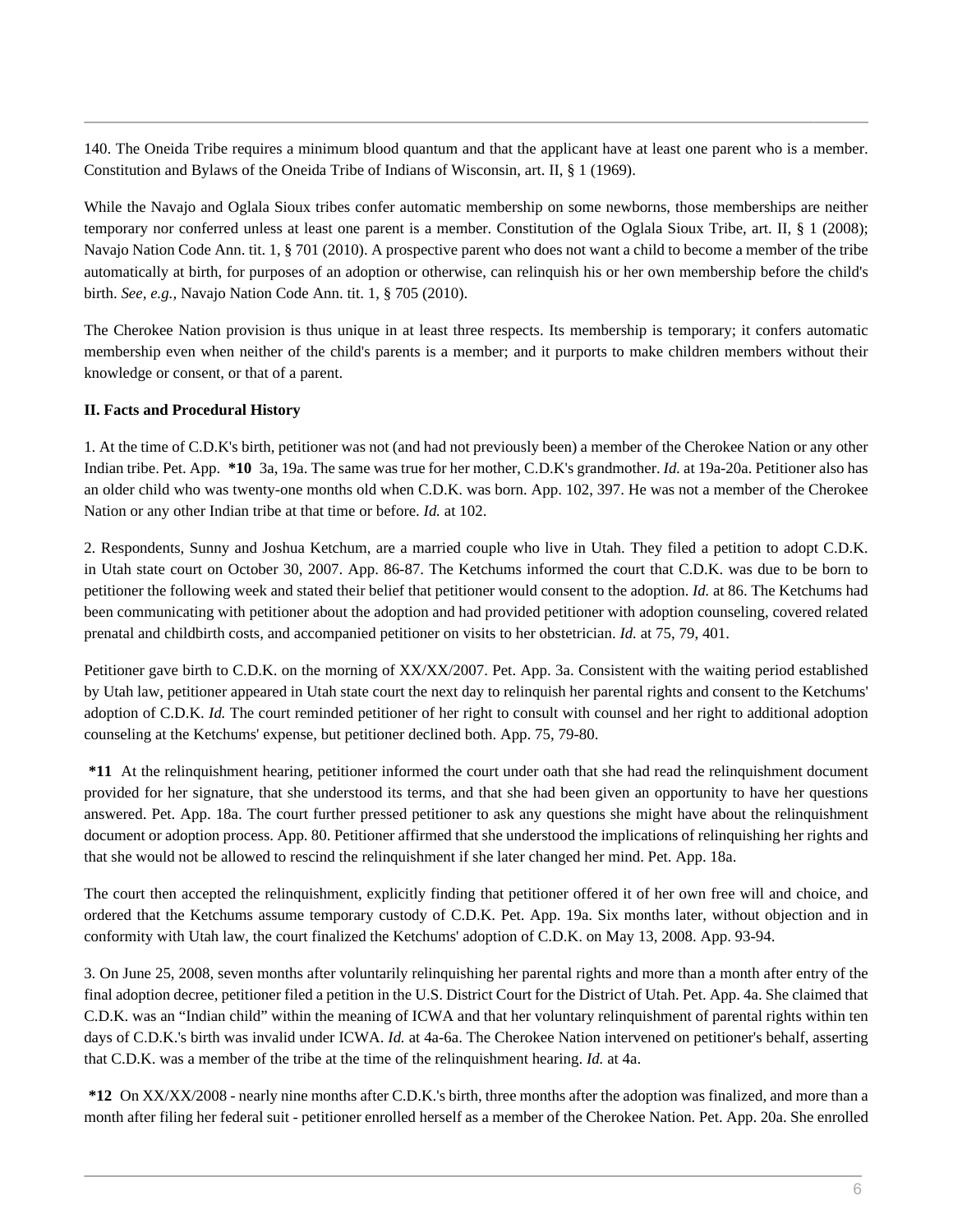her older child at the same time. App. 102. While petitioner's mother had previously told the Utah trial court that she was an enrolled member of a tribe, in fact she was not. She became an enrolled member of the Cherokee Nation on June 4, 2008, nearly seven months after the state-court relinquishment hearing and a month after the adoption was finalized. Pet. App. 19a-20a.

In the district court, it was undisputed that C.D.K. was not, and has never been, an enrolled member of any Indian tribe. Pet. App. 18a, 20a. The district court noted, with "frustration," that neither petitioner nor the Cherokee Nation provided documentary evidence that C.D.K. was descended from an original enrollee listed on the Dawes Rolls. Pet. App. 24a. Nevertheless, the court relied on genealogical evidence that petitioner's great-great-great-grandmothers were full-blooded Cherokee as indirect evidence that C.D.K. was descended from an original enrollee. *Id.* at 23a-24a. The court thus found that C.D.K. was a member of the Cherokee Nation automatically at birth, under the tribe's "Temporary Automatic Membership" provision. *Id.* at 24a.

Pursuant to [§ 1914](http://www.westlaw.com/Link/Document/FullText?findType=L&pubNum=1000546&cite=25USCAS1914&originatingDoc=I7762e5e068cd11e1be29b2facdefeebe&refType=LQ&originationContext=document&vr=3.0&rs=cblt1.0&transitionType=DocumentItem&contextData=(sc.Search)) of ICWA, the court invalidated petitioner's voluntary relinquishment of parental rights on the ground that it did not comply with **\*13** the ten-day waiting period mandated by [§ 1913\(a\).](http://www.westlaw.com/Link/Document/FullText?findType=L&pubNum=1000546&cite=25USCAS1913&originationContext=document&vr=3.0&rs=cblt1.0&transitionType=DocumentItem&contextData=(sc.Search)#co_pp_8b3b0000958a4) Pet. App. 24a, 27a. Nevertheless, the court denied petitioner's motion to vacate the adoption decree and return custody of C.D.K. to her, since petitioner did not prove "fraud or duress" as required by [§ 1913\(d\)](http://www.westlaw.com/Link/Document/FullText?findType=L&pubNum=1000546&cite=25USCAS1913&originationContext=document&vr=3.0&rs=cblt1.0&transitionType=DocumentItem&contextData=(sc.Search)#co_pp_5ba1000067d06). *Id.* at 6a-7a. Three days later, the district court ruled that it could not order a return of custody pursuant to [§ 1916](http://www.westlaw.com/Link/Document/FullText?findType=L&pubNum=1000546&cite=25USCAS1916&originatingDoc=I7762e5e068cd11e1be29b2facdefeebe&refType=LQ&originationContext=document&vr=3.0&rs=cblt1.0&transitionType=DocumentItem&contextData=(sc.Search)) of ICWA, "which allows the … court to order return of the child only if the adoption decree is vacated." *Id.* at 7a. Petitioner did not appeal either of these rulings. *Id.* at 8a n.4.

4. After the federal district court issued its final order, petitioner filed a motion to invalidate the adoption and a petition for return of custody in Utah state court. The state trial court denied both on the ground that they were barred by Utah's statute of limitations. *In re Adoption of C.D.K.,* No. 072700191, slip op. at 18 (Utah D. Ct. Aug. 31, 2009). Petitioner appealed this ruling to the Utah Court of Appeals, which certified the case to the Utah Supreme Court. The Utah Supreme Court stayed the proceeding pending disposition of this federal litigation. *In re Adoption of C.D.K.,* No. 20090808-SC (Utah Sept. 29, 2010).

5. On respondents' appeal in the federal case, the court of appeals reversed the judgment of the district court. It noted that neither petitioner nor the Cherokee Nation had "identified any other law by any other tribe" that provides for this kind of temporary membership. Pet. App. 13a. The court acknowledged the general rule that tribes " 'have exclusive authority on membership determinations for tribal purposes.' " **\*14** *Id.* at 14a (quoting *[Ordinance 59 Ass'n v. U.S. Dep't of Interior Sec'y,](http://www.westlaw.com/Link/Document/FullText?findType=Y&serNum=1998242269&pubNum=506&originationContext=document&vr=3.0&rs=cblt1.0&transitionType=DocumentItem&contextData=(sc.Search)#co_pp_sp_506_1153)* 163 F.3d 1150, [1153 n.3 \(10th Cir. 1998\)](http://www.westlaw.com/Link/Document/FullText?findType=Y&serNum=1998242269&pubNum=506&originationContext=document&vr=3.0&rs=cblt1.0&transitionType=DocumentItem&contextData=(sc.Search)#co_pp_sp_506_1153)). It observed, however, that "[i]n this context," the tribe "does not seek to define membership only for tribal purposes, but also seeks to define membership for the purposes of a federal statute." *Id.* Indeed, the tribe authorized this type of temporary membership "in order to invoke ICWA's protections." *Id.* at 13a.

Since the tribe's definition of membership is not linked to the membership of the child's parent, as Congress contemplated, the court refused to allow the tribe to "expand the reach of a federal statute by a tribal provision that extends automatic citizenship to the child of a nonmember of the tribe." *Id.* at 14a-15a. The court therefore "conclude[d] that C.D.K. was not an Indian child' at the time of the adoption proceedings for ICWA purposes," and so ICWA did not apply to those proceedings. *Id.* at 15a.

### **REASONS FOR DENYING THE PETITION**

There is no need for this Court to decide this case. Courts are not divided on the question presented, which has not been addressed by any other court. Petitioner does not even claim that there is a conflict with the state court decisions that she cites. The Tenth Circuit's decision does not call into question, and indeed reaffirms, the general rule that tribes determine their own membership for tribal purposes. The "Temporary Automatic Membership" **\*15** provision, however, is not treated as a membership provision for tribal purposes but rather was adopted and operates solely to trigger the applicability of ICWA. Moreover, because this case concerns an atypical provision of one tribe, it is of little general importance.

This case would be a poor vehicle for review. No court can grant petitioner the relief she seeks under ICWA, and Utah's statute of limitations and its substantive adoption laws bar her state-law claims. In addition, there is an alternative ground for sustaining the judgment of the court of appeals, based on insufficient evidence that the child in this case was a member of the tribe.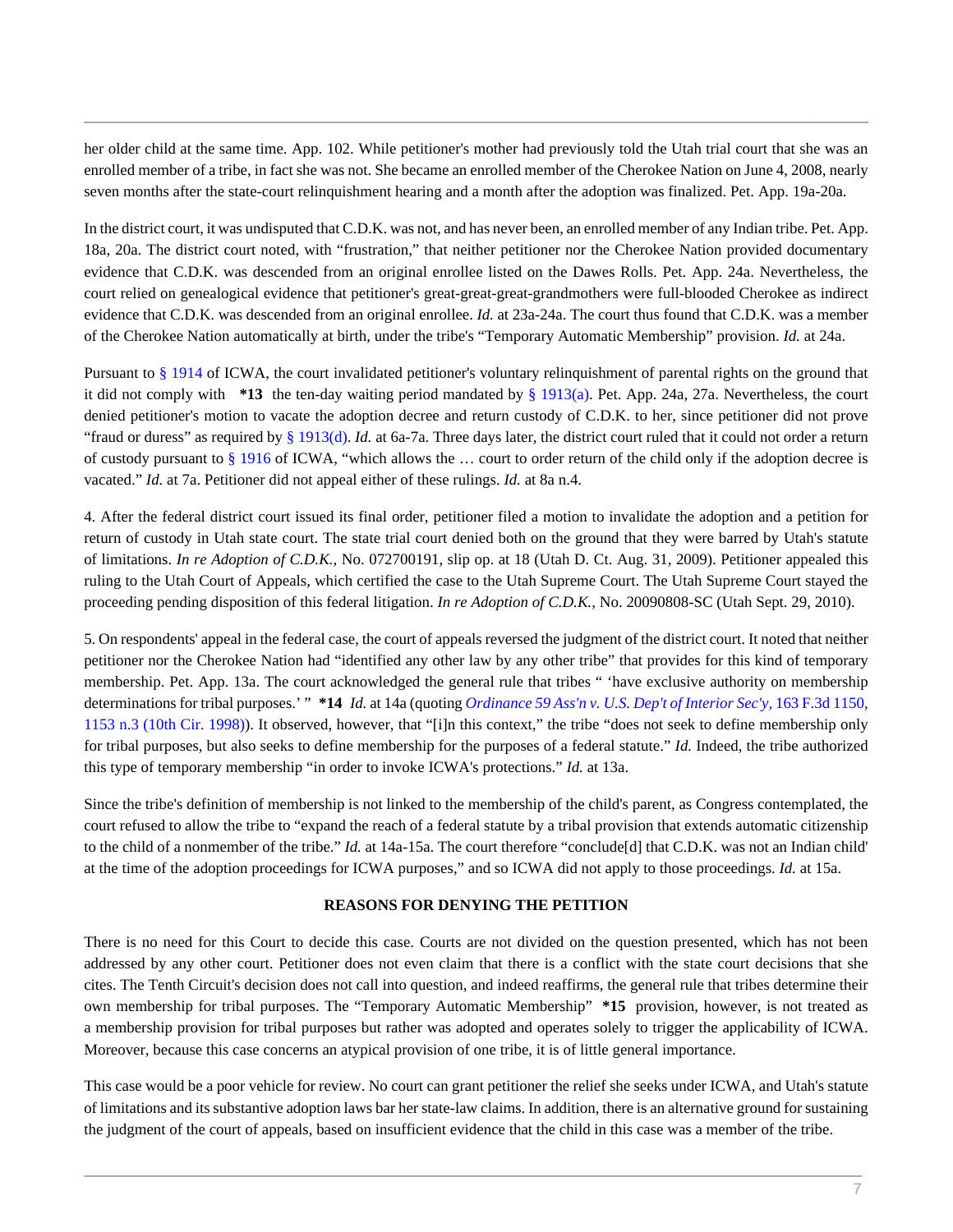The decision below is manifestly correct. In order to trigger ICWA's coverage, the tribe's definition of "member" must at least be used by the tribe for tribal purposes, independent of ICWA. Because the "Temporary Automatic Membership" provision serves no such independent tribal purpose, it cannot be the basis for defining "Indian child" for purposes of the federal statute. The tribe's definition also conflicts with Congress' intent regarding the role that tribal membership would play in defining the coverage of the statute. If accepted, it would impermissibly expand the scope of the statute and lead to untenable and absurd results.

## **\*16 I. This Case Presents a Question of First Impression, on Which No Other Court Has Issued a Conflicting Decision or Even Ruled**

The ruling below neither creates nor contributes to any split of authority. Petitioner cites no decisions from any court holding that the automatic, involuntary imposition of temporary tribal membership on a child of non-members makes that child an "Indian child" for purposes of ICWA. Indeed, petitioner cites no federal cases at all on the question presented. The few state court decisions she cites arise in different factual contexts and raise legal issues distinct from those of this case. Indeed, while petitioner argues that the ruling in this case is "inconsistent" with some of those decisions, Pet. 11, she does not claim a conflict, and certainly not an entrenched or significant one.

## **A. No Other Court Has Considered the Issue in This Case**

The issue in this case is not whether Indian tribes are empowered to determine their own membership. This Court and the Tenth Circuit have long recognized the right of a tribe "to define its own membership *for tribal purposes.*" *See [Santa Clara Pueblo](http://www.westlaw.com/Link/Document/FullText?findType=Y&serNum=1978114228&pubNum=780&originationContext=document&vr=3.0&rs=cblt1.0&transitionType=DocumentItem&contextData=(sc.Search)#co_pp_sp_780_72) v. Martinez,* [436 U.S. 49, 72 n.32 \(1978\)](http://www.westlaw.com/Link/Document/FullText?findType=Y&serNum=1978114228&pubNum=780&originationContext=document&vr=3.0&rs=cblt1.0&transitionType=DocumentItem&contextData=(sc.Search)#co_pp_sp_780_72) (emphasis added); *Ordinance 59 Ass'n,* [163 F.3d at 1153 n.3;](http://www.westlaw.com/Link/Document/FullText?findType=Y&serNum=1998242269&pubNum=506&originationContext=document&vr=3.0&rs=cblt1.0&transitionType=DocumentItem&contextData=(sc.Search)#co_pp_sp_506_1153) Pet. App. 14a. The much narrower issue in this case is whether a tribal measure that imposes an automatic temporary membership on unidentified newborn children, even of non-member parents (who **\*17** have not consented or might object), makes those children *bona fide* members of the tribe within the meaning of [§ 1903\(4\)](http://www.westlaw.com/Link/Document/FullText?findType=L&pubNum=1000546&cite=25USCAS1903&originationContext=document&vr=3.0&rs=cblt1.0&transitionType=DocumentItem&contextData=(sc.Search)#co_pp_0bd500007a412) of ICWA, and therefore "Indian child[ren]" under that subsection. Pet. App. 10a. Petitioner cites no other decision on that question, and respondents are aware of none.

The Tenth Circuit did not hold, as petitioner claims, that a "court is free to reject a tribe's conclusion that particular categories of persons are tribal members." Pet. 12. The general principle of tribal autonomy over membership has been honored in the Tenth Circuit both before and after this Court stated it in *Santa Clara Pueblo. See Ordinance 59 Ass'n,* [163 F.3d at 1153 n.3](http://www.westlaw.com/Link/Document/FullText?findType=Y&serNum=1998242269&pubNum=506&originationContext=document&vr=3.0&rs=cblt1.0&transitionType=DocumentItem&contextData=(sc.Search)#co_pp_sp_506_1153) ("tribes … have exclusive authority on membership determinations for tribal purposes") (citing *[Martinez v. Southern Ute Tribe,](http://www.westlaw.com/Link/Document/FullText?findType=Y&serNum=1958103015&pubNum=350&originationContext=document&vr=3.0&rs=cblt1.0&transitionType=DocumentItem&contextData=(sc.Search)#co_pp_sp_350_920)* 249 [F.2d 915, 920 \(10th Cir. 1957\)\)](http://www.westlaw.com/Link/Document/FullText?findType=Y&serNum=1958103015&pubNum=350&originationContext=document&vr=3.0&rs=cblt1.0&transitionType=DocumentItem&contextData=(sc.Search)#co_pp_sp_350_920). The court of appeals merely held that ICWA was not triggered in this case by "*this* sort of temporary membership" imposed on children of non-members. Pet. App. 13a (emphasis added).  $^7$  This ruling does not "depart from" any prior **\*18** authority, Pet. 12, let alone create the kind of conflict that would require resolution by this Court.

## **B. The Decision Below Does Not Conflict With Other Decisions Under the Indian Child Welfare Act**

Petitioner does not cite any case involving a temporary, automatic membership provision or the question whether such a provision (or any similar provision) can mandate coverage under ICWA. Implicitly acknowledging the lack of a conflict, petitioner instead cites six cases from state high courts that generally address tribal determinations of membership in individual cases. Pet. 14-15. Those cases involve different facts and distinct legal questions from those of this case and do not show that this case would have been decided differently by any of those courts.

1. Neither *B.H. v. People ex rel. X.H.,* [138 P.3d 299 \(Colo. 2006\)](http://www.westlaw.com/Link/Document/FullText?findType=Y&serNum=2009440799&pubNum=4645&originationContext=document&vr=3.0&rs=cblt1.0&transitionType=DocumentItem&contextData=(sc.Search)) (*en banc*), nor *In re M.C.P.,* [571 A.2d 627 \(Vt. 1989\)](http://www.westlaw.com/Link/Document/FullText?findType=Y&serNum=1990046708&pubNum=162&originationContext=document&vr=3.0&rs=cblt1.0&transitionType=DocumentItem&contextData=(sc.Search)), had occasion to decide, or decided, the meaning of "Indian child" under [§ 1903\(4\)](http://www.westlaw.com/Link/Document/FullText?findType=L&pubNum=1000546&cite=25USCAS1903&originationContext=document&vr=3.0&rs=cblt1.0&transitionType=DocumentItem&contextData=(sc.Search)#co_pp_0bd500007a412) of ICWA, much less determined whether an aberrant provision like the one in this case dictates the definition of the federal statutory term. Both cases concerned a separate statutory provision, [25 U.S.C. § 1912\(a\),](http://www.westlaw.com/Link/Document/FullText?findType=L&pubNum=1000546&cite=25USCAS1912&originationContext=document&vr=3.0&rs=cblt1.0&transitionType=DocumentItem&contextData=(sc.Search)#co_pp_8b3b0000958a4) which requires a court to give notice to the appropriate tribe in an involuntary proceeding if the court has "reason to know" that the child in question is Indian. Courts have not interpreted this phrase literally;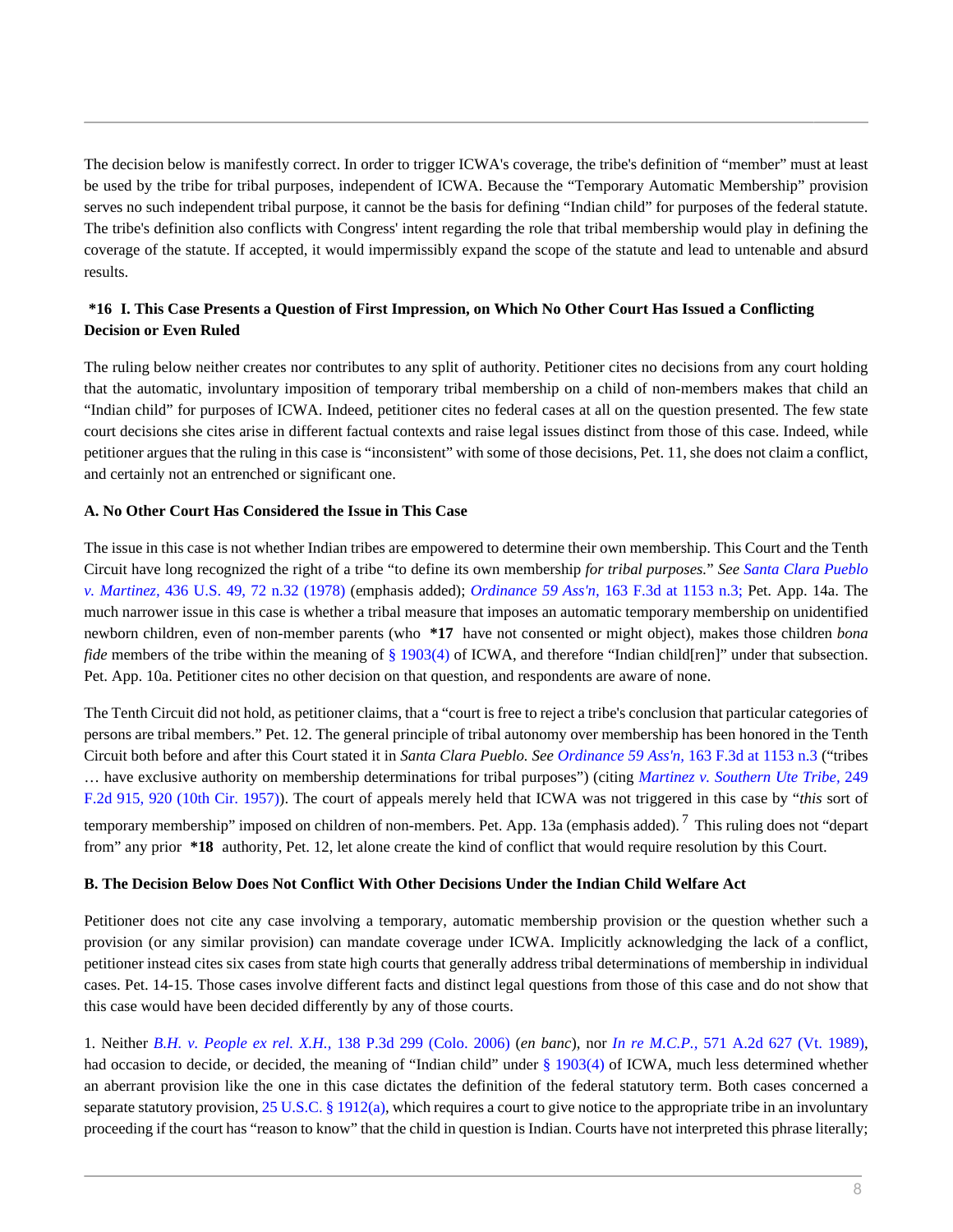rather, \*19 following the suggestion of the Bureau of Indian Affairs ("BIA"), they require notice if there is "reason to believe" that the child might be an Indian child. *See* [Guidelines for State Courts; Indian Child Custody Proceedings, 44 Fed. Reg. 67,584,](http://www.westlaw.com/Link/Document/FullText?findType=Y&serNum=0306581706&pubNum=1037&originationContext=document&vr=3.0&rs=cblt1.0&transitionType=DocumentItem&contextData=(sc.Search)#co_pp_sp_1037_67586) [67,586 \(Nov. 26, 1979\)](http://www.westlaw.com/Link/Document/FullText?findType=Y&serNum=0306581706&pubNum=1037&originationContext=document&vr=3.0&rs=cblt1.0&transitionType=DocumentItem&contextData=(sc.Search)#co_pp_sp_1037_67586). The threshold showing required for notice under  $\S$  1912 is low, and precedes any consideration of "Indian child" status under [§ 1903\(4\)](http://www.westlaw.com/Link/Document/FullText?findType=L&pubNum=1000546&cite=25USCAS1903&originationContext=document&vr=3.0&rs=cblt1.0&transitionType=DocumentItem&contextData=(sc.Search)#co_pp_0bd500007a412).

Thus, the Supreme Court of Colorado noted in *B.H.* that the "threshold requirement for notice was clearly not intended to be high" and held that notice was appropriate in that case. 138 R3d at 303. Similarly, in holding that notice should have been given in *In re M.C.P.*, the Supreme Court of Vermont emphasized the low threshold for the notice requirement, which should be given a "broad reading ... even where it is unclear that the child involved is an Indian child." [571 A.2d at 633-34.](http://www.westlaw.com/Link/Document/FullText?findType=Y&serNum=1990046708&pubNum=162&originationContext=document&vr=3.0&rs=cblt1.0&transitionType=DocumentItem&contextData=(sc.Search)#co_pp_sp_162_633) The court expressly declined to decide what degree of deference is due to tribal determinations of membership. *See id.* at 633 n.4.

2. Two of petitioner's cases address the evidentiary and procedural requirements that tribes must meet to prove a membership determination. *See In re Adoption of C.D.,* [751 N.W.2d 236 \(N.D. 2008\);](http://www.westlaw.com/Link/Document/FullText?findType=Y&serNum=2016386663&pubNum=595&originationContext=document&vr=3.0&rs=cblt1.0&transitionType=DocumentItem&contextData=(sc.Search)) *In re Phillip AC,* [149 P.3d 51 \(Nev. 2006\)](http://www.westlaw.com/Link/Document/FullText?findType=Y&serNum=2010992156&pubNum=4645&originationContext=document&vr=3.0&rs=cblt1.0&transitionType=DocumentItem&contextData=(sc.Search)). In *C.D.,* the Supreme Court of North Dakota found insufficient evidence supporting a birth mother's claim that her child was an "Indian child." [751 N.W.2d at 244-45.](http://www.westlaw.com/Link/Document/FullText?findType=Y&serNum=2016386663&pubNum=595&originationContext=document&vr=3.0&rs=cblt1.0&transitionType=DocumentItem&contextData=(sc.Search)#co_pp_sp_595_244) The court noted that while a tribe "has the authority to determine its own membership," it must adduce **\*20** evidence that it has done so. *Id.* at 242. Assertions in litigation, without more, do not constitute a determination of membership deserving of deference. *Id.; see also In re Phillip A.C.,* [149 P.3d at 56-57](http://www.westlaw.com/Link/Document/FullText?findType=Y&serNum=2010992156&pubNum=4645&originationContext=document&vr=3.0&rs=cblt1.0&transitionType=DocumentItem&contextData=(sc.Search)#co_pp_sp_4645_56) (holding that a tribal enrollment officer's affidavit provided sufficient evidence of a tribal determination but cautioning that "[w]hether a tribe has concluded that a child is eligible for membership in a Native American tribe is a question of fact" that must be established by evidence and found by the court). Each of these cases turned on evidence issues; neither involved a dispute over whether the application of a tribe's membership rule triggered ICWA coverage.

3. Finally, petitioner cites two state court cases in which courts expressed deference to a tribe's determination that a particular child was a member, based on unchallenged membership criteria. That is a different inquiry from the one in this case. Because of the procedural posture of these cases, neither of these courts had occasion to hold, or held, that satisfaction of tribal membership criteria conclusively triggers ICWA coverage.

In *In re J.L.M.*, the Nebraska Supreme Court recognized a tribe's prerogative to determine its membership, but in that case the tribe had determined that the child in question lacked the tribe's "total Indian blood requirement" and therefore was not eligible for membership. [451 N.W.2d 377, 385-87 \(Neb. 1990\)](http://www.westlaw.com/Link/Document/FullText?findType=Y&serNum=1990039597&pubNum=595&originationContext=document&vr=3.0&rs=cblt1.0&transitionType=DocumentItem&contextData=(sc.Search)#co_pp_sp_595_385). In *In re A.G.,* an involuntary adoption proceeding, the Montana Supreme Court held that the trial court erred in determining Indian child **\*21** status without any input on that question from the tribe. [109 P.3d 756, 758-59 \(Mont. 2005\)](http://www.westlaw.com/Link/Document/FullText?findType=Y&serNum=2006398841&pubNum=4645&originationContext=document&vr=3.0&rs=cblt1.0&transitionType=DocumentItem&contextData=(sc.Search)#co_pp_sp_4645_758).

Neither of these cases provided any occasion to decide whether the applicable tribal criteria triggered ICWA protection. In *J.L.M.,* the determination that the child was not a tribe member precluded any exploration of the issue. In A.G., the court's statement that tribal determinations of membership are "conclusive" was unnecessary to the decision, and therefore dictum; the lack of any tribal input on the question would have been error under any standard of deference to tribal determinations. *See* [109 P.3d at 759](http://www.westlaw.com/Link/Document/FullText?findType=Y&serNum=2006398841&pubNum=4645&originationContext=document&vr=3.0&rs=cblt1.0&transitionType=DocumentItem&contextData=(sc.Search)#co_pp_sp_4645_759).

Moreover, these cases concerned a tribe's factual consideration of an individual child's status according to typical, unexceptional membership requirements. This case, by contrast, concerns a tribe's "special" membership rule which departs from the tribe's usual enrollment criteria, reaches children of non-members (without their consent), and is inconsistent with the plain language, purpose, and intended scope of ICWA. The question here is whether a tribe may unilaterally extend ICWA protections designated for tribe members and their children to children who are eligible for membership but do not have a parent who is a member, as required by the statute. That narrow issue is the first of its kind, is not the subject of a split, and does not warrant this Court's review.

**\*22 II. Grave Vehicle Problems Would Prevent This Court From Reaching the Question Presented**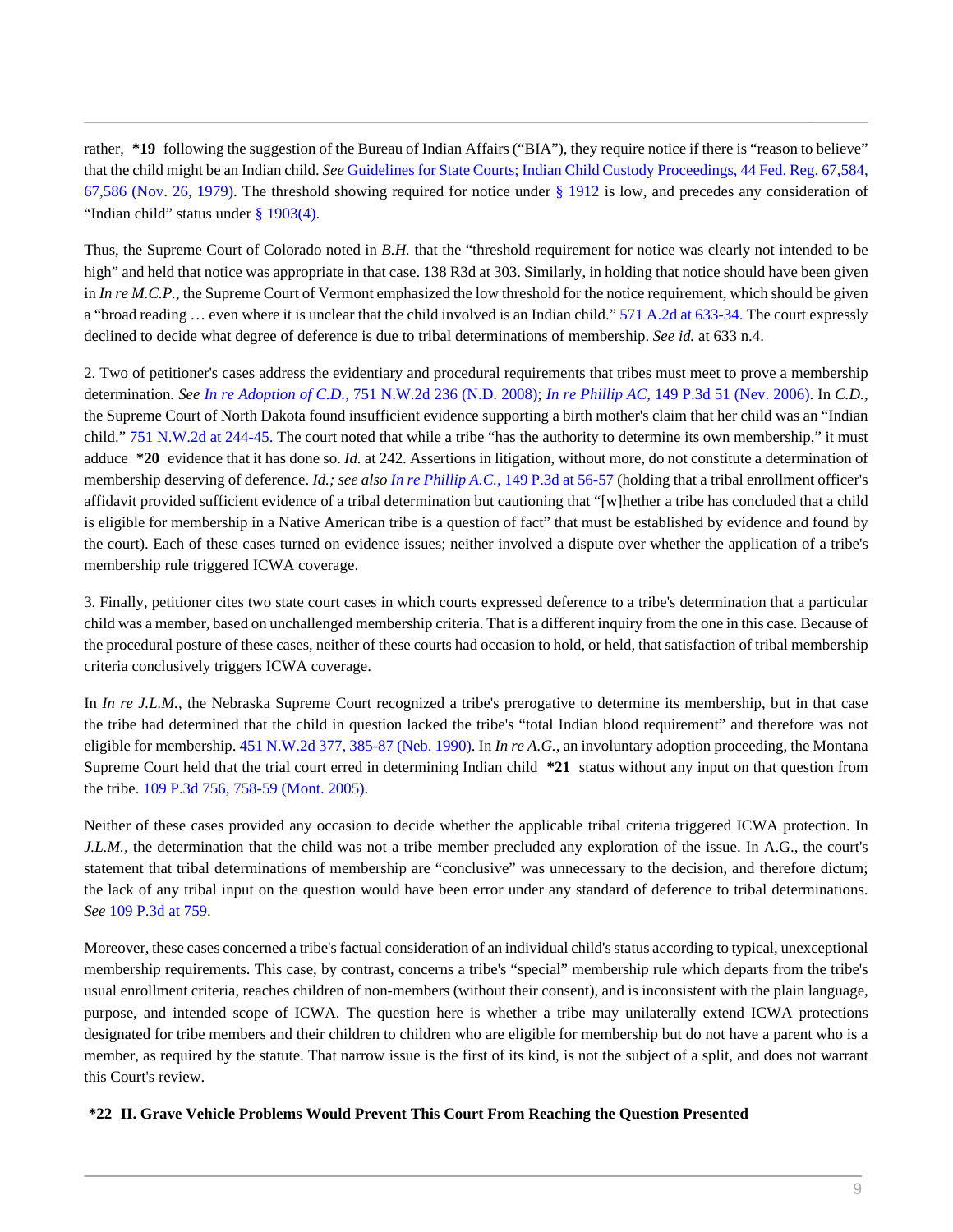This case is a particularly poor vehicle in which to consider the question presented. First, the case is moot. Even if petitioner prevailed on the question presented, neither the federal court nor the Utah courts could grant the relief petitioner seeks. The applicable substantive laws do not permit vacatur of the final adoption decree in this case, and, in any event, the applicable statute of limitations has run.

Second, there is an alternative ground for affirming the judgment below, based on the lack of competent evidence that the tribe in fact determined that C.D.K. is a member.

## **A. This Case Is Moot**

1. Under ICWA, no court can grant petitioner the relief she seeks, namely, vacating the final adoption decree and giving her custody of C.D.K. In a voluntary proceeding, ICWA authorizes a court to "vacate" a final adoption decree and "return the child to the parent" only "[u]pon a finding that [the biological parent's] consent was obtained by fraud or duress." [25 U.S.C. § 1913\(d\).](http://www.westlaw.com/Link/Document/FullText?findType=L&pubNum=1000546&cite=25USCAS1913&originationContext=document&vr=3.0&rs=cblt1.0&transitionType=DocumentItem&contextData=(sc.Search)#co_pp_5ba1000067d06) The district court rejected petitioner's  $\S 1913(d)$  claim, however, finding that petitioner's allegations of fraud and duress "were unsupported by evidence or law, and were, in large part, directly contradicted by the official record of the November 2007 relinquishment proceeding." Order **\*23** Amending Judgment at 1-2, Doc. 55, 08-cv-490 (D. Utah June 15, 2009). <sup>8</sup>

Accordingly, the district court correctly held that it could not vacate the adoption decree or order custody of C.D.K. returned to petitioner. App. 507-09. Petitioner did not appeal this decision, *see* Pet. App. 8a n.4, and it is not before this Court. <sup>9</sup>

2. Any attempt by petitioner to obtain relief under state law would also necessarily fail. First, her claim is time-barred, as the state trial court held. *In re* **\*24** *Adoption of C.D.K.,* No. 072700191, slip op. at 18 (Utah D. Ct. Aug. 31, 2009). <sup>10</sup> The state trial court also ruled that neither equitable tolling nor the Utah savings statute could revive petitioner's claim. *Id.* Petitioner's appeal of that ruling has been stayed by the Utah Supreme Court pending a final judgment in this federal litigation, but that court's precedents entirely support the lower state court's ruling. <sup>11</sup>

**\*25** Second, even if petitioner's claim were not time-barred, Utah law would prevent any state court from vacating the final adoption decree or awarding custody of C.D.K. to petitioner. [Utah Code Ann. § 78B-6-133](http://www.westlaw.com/Link/Document/FullText?findType=L&pubNum=1000511&cite=UTSTS78B-6-133&originatingDoc=I7762e5e068cd11e1be29b2facdefeebe&refType=LQ&originationContext=document&vr=3.0&rs=cblt1.0&transitionType=DocumentItem&contextData=(sc.Search))(7)(a) provides that "[a] person may not contest an adoption after the final decree of adoption is entered, if that person … (iii) executed a consent to the adoption or relinquishment for adoption." <sup>12</sup> That prohibition applies "to all attempts to contest an adoption … *regardless of the basis for contesting the adoption,* including claims of fraud, duress, undue influence, lack of capacity or competency, mistake of law or fact, or lack of jurisdiction." *Id.* [at § 78B-6-133\(](http://www.westlaw.com/Link/Document/FullText?findType=L&pubNum=1000511&cite=UTSTS78B-6-133&originatingDoc=I7762e5e068cd11e1be29b2facdefeebe&refType=LQ&originationContext=document&vr=3.0&rs=cblt1.0&transitionType=DocumentItem&contextData=(sc.Search))7)(c) (emphasis added).

3. Because no court can provide petitioner the relief she seeks, the case is moot. *See, e.g., [United States v. Juvenile Male,](http://www.westlaw.com/Link/Document/FullText?findType=Y&serNum=2025554569&pubNum=708&originationContext=document&vr=3.0&rs=cblt1.0&transitionType=DocumentItem&contextData=(sc.Search)#co_pp_sp_708_2864)* 131 [S. Ct. 2860, 2864 \(2011\)](http://www.westlaw.com/Link/Document/FullText?findType=Y&serNum=2025554569&pubNum=708&originationContext=document&vr=3.0&rs=cblt1.0&transitionType=DocumentItem&contextData=(sc.Search)#co_pp_sp_708_2864) (per curiam); *[Church of Scientology v. United States,](http://www.westlaw.com/Link/Document/FullText?findType=Y&serNum=1992195210&pubNum=780&originationContext=document&vr=3.0&rs=cblt1.0&transitionType=DocumentItem&contextData=(sc.Search)#co_pp_sp_780_12)* 506 U.S. 9, 12 (1993) (impossibility of any effectual relief moots a case); 13B Charles Alan Wright et al., *[Federal Practice and Procedure](http://www.westlaw.com/Link/Document/FullText?findType=Y&serNum=0341763090&pubNum=0102228&originationContext=document&vr=3.0&rs=cblt1.0&transitionType=DocumentItem&contextData=(sc.Search))* § 3533.1 (3d ed. 2008). 13

## **\*26 B. There Are Alternative Grounds for Affirming the Judgment Below**

As the cases cited by petitioner illustrate, courts do not simply accept a tribe's assertions in litigation that a particular person is a member. Rather, competent evidence must be produced that the tribe has actually determined that a child is a member. *See, e.g., [In re Adoption of C.D.,](http://www.westlaw.com/Link/Document/FullText?findType=Y&serNum=2016386663&pubNum=595&originationContext=document&vr=3.0&rs=cblt1.0&transitionType=DocumentItem&contextData=(sc.Search)#co_pp_sp_595_242)* 751 N.W.2d at 242; *[In re Phillip A.C.,](http://www.westlaw.com/Link/Document/FullText?findType=Y&serNum=2010992156&pubNum=4645&originationContext=document&vr=3.0&rs=cblt1.0&transitionType=DocumentItem&contextData=(sc.Search)#co_pp_sp_4645_57)* 149 P.3d at 57; *see also* pp. 19-20, *supra.* As respondents argued below, petitioner's claim suffers an evidentiary deficiency similar to the one in *C.D.* Brief for Appellants ("Appellants' Br.") at 25-28, *Nielson v. Ketchum,* [640 F.3d 1117 \(10th Cir. 2011\)](http://www.westlaw.com/Link/Document/FullText?findType=Y&serNum=2024939947&pubNum=506&originationContext=document&vr=3.0&rs=cblt1.0&transitionType=DocumentItem&contextData=(sc.Search)) (Nos. 09-4113, 09-4129). The court of appeals noted that "evidence of C.D.K.'s ancestry was not clearly presented in the district court." Pet. App. 11a.

More fundamentally, petitioner's only evidence of C.D.K.'s membership consisted of an unsworn and unauthenticated letter to respondents' counsel from Myra Reed, an intake specialist in the tribe's Indian Child Welfare office. App. 372-73. The letter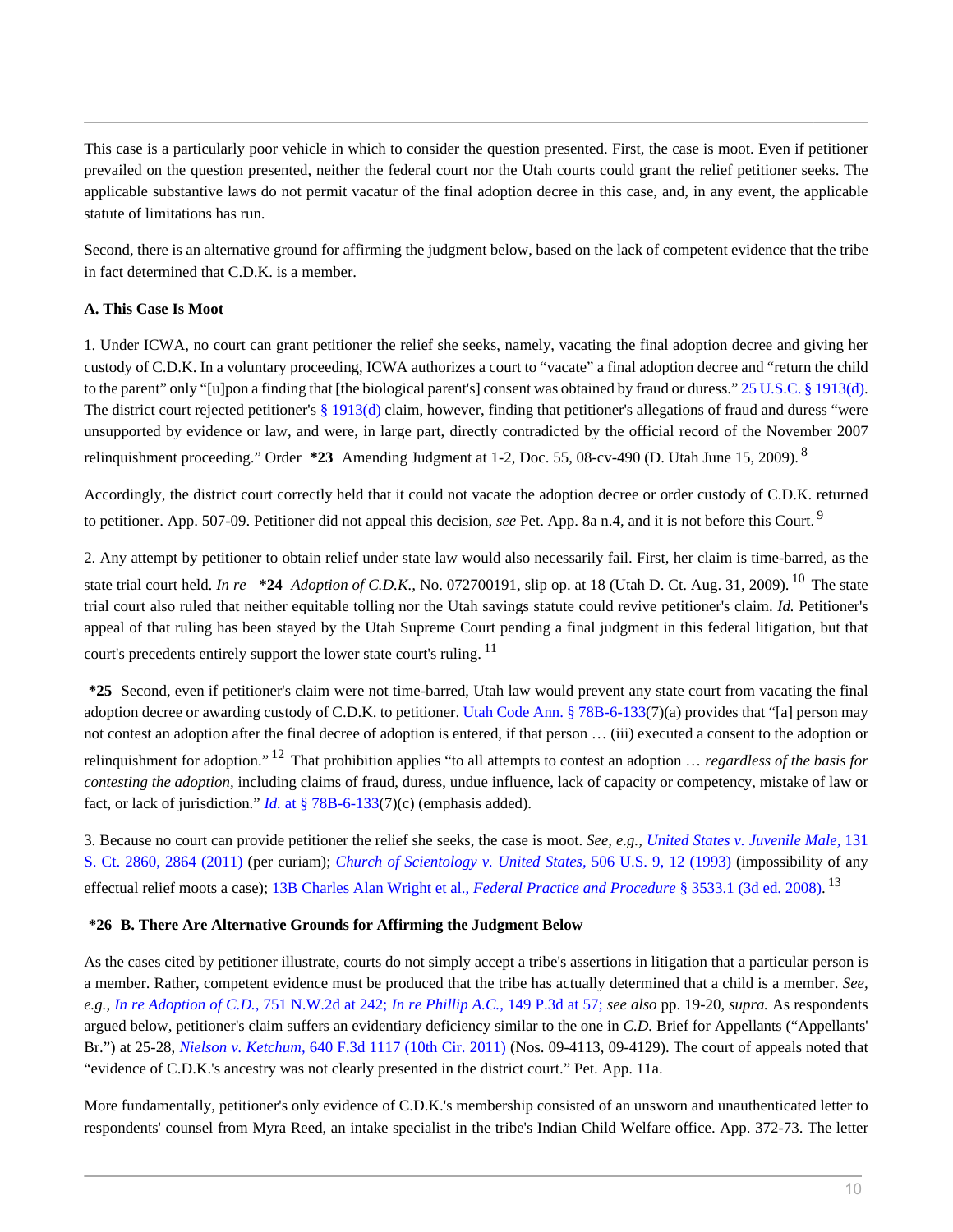asserted that C.D.K. was "eligible" for Cherokee membership and that he was an "Indian child" under ICWA by virtue of the "Temporary Automatic Membership" provision. *Id.* The letter did not state that C.D.K. was a member of the tribe.

Respondents argued that this was insufficient and also questioned whether Ms. Reed was "authorized to make such statements on the tribe's behalf." *[In re Phillip A.C.,](http://www.westlaw.com/Link/Document/FullText?findType=Y&serNum=2010992156&pubNum=4645&originationContext=document&vr=3.0&rs=cblt1.0&transitionType=DocumentItem&contextData=(sc.Search)#co_pp_sp_4645_56)* 149 P3d at 56 (internal quotation **\*27** marks omitted); *see* Appellants' Br. at 24-25. This possible lack of authority is of particular concern in light of the sworn statements of the tribe's registration clerk that she did not understand the temporary membership provision and that enrollment is required for membership. *See* pp. 5, 7-8, *supra.*

## **III. The Decision Below Is of Limited Importance**

There is no need for this Court to review the court of appeals' decision. First, the Tenth Circuit stands alone in addressing this question of first impression, on atypical facts concerning the Cherokee Nation's "Temporary Automatic Membership" provision, which appears to be unique to this tribe. The question has arisen only in this one case in the three decades since ICWA was enacted, and the Tenth Circuit's decision will affect few, if any, other people. The Tenth Circuit's decision does not have any bearing on the membership provisions of other tribes or the Cherokee Nation's regular membership provision. Thus, petitioner's statement that the Tenth Circuit is home to seventy-five tribes (Pet. 24) is irrelevant.

Second, the more typical factual question of whether a particular child is a member of a tribe, for ICWA purposes, appears to be litigated infrequently. Petitioner cites very few cases, and even those cases often turn on issues antecedent to the question of membership, like the adequacy of notice, or evidentiary or procedural matters. See pp. 18-20, *supra.*

**\*28** Finally, given the narrow compass of the decision below, there is no basis for petitioner's claims that the decision creates uncertainty (Pet. 24), affects the unquestioned right of tribes to determine membership for their own purposes, or has any bearing on other federal statutes. *See* Pet. 11, 24-25.

## **IV. The Decision Below Is Correct**

## **A. The "Temporary Automatic Membership" Provision Did Not Make C.D.K. an "Indian Child" Under ICWA**

Indian tribes have the authority to determine their own membership "for tribal purposes." *[Santa Clara Pueblo,](http://www.westlaw.com/Link/Document/FullText?findType=Y&serNum=1978114228&pubNum=780&originationContext=document&vr=3.0&rs=cblt1.0&transitionType=DocumentItem&contextData=(sc.Search)#co_pp_sp_780_72)* 436 U.S. at [72 n.32.](http://www.westlaw.com/Link/Document/FullText?findType=Y&serNum=1978114228&pubNum=780&originationContext=document&vr=3.0&rs=cblt1.0&transitionType=DocumentItem&contextData=(sc.Search)#co_pp_sp_780_72) From that general principle, petitioner argues that the word "member" in ICWA must be defined by "the tribe's own membership criteria." Pet. 21. That is not necessarily the case.

This Court has made clear that when federal statutes look to other sources, like state law, to give content to federal statutory terms, the resulting incorporation is subject to at least one important qualification. The referenced definition will not be adopted if it is "strange," "aberrant," or inconsistent with the federal statute, because in such cases the referenced "rules do not provide appropriate standards for federal law." *[United States v. Little Lake Misere Land Co.,](http://www.westlaw.com/Link/Document/FullText?findType=Y&serNum=1973126425&pubNum=780&originationContext=document&vr=3.0&rs=cblt1.0&transitionType=DocumentItem&contextData=(sc.Search)#co_pp_sp_780_581)* 412 U.S. 580, 581 (1973); *see also [De](http://www.westlaw.com/Link/Document/FullText?findType=Y&serNum=1956108052&pubNum=780&originationContext=document&vr=3.0&rs=cblt1.0&transitionType=DocumentItem&contextData=(sc.Search)#co_pp_sp_780_580) Sylva v. Ballentine,* [351 U.S. 570, 580-81 \(1956\)](http://www.westlaw.com/Link/Document/FullText?findType=Y&serNum=1956108052&pubNum=780&originationContext=document&vr=3.0&rs=cblt1.0&transitionType=DocumentItem&contextData=(sc.Search)#co_pp_sp_780_580) (federal Copyright Act's definition of "child" looks to state law **\*29** unless the state's definition is "entirely strange to those familiar with its ordinary usage"); *[Reconstruction Fin. Corp. v. Beaver Cnty.,](http://www.westlaw.com/Link/Document/FullText?findType=Y&serNum=1946114888&pubNum=780&originationContext=document&vr=3.0&rs=cblt1.0&transitionType=DocumentItem&contextData=(sc.Search)#co_pp_sp_780_210)* 328 [U.S. 204, 210 \(1946\)](http://www.westlaw.com/Link/Document/FullText?findType=Y&serNum=1946114888&pubNum=780&originationContext=document&vr=3.0&rs=cblt1.0&transitionType=DocumentItem&contextData=(sc.Search)#co_pp_sp_780_210) (federal tax law uses states' definitions of "real property" unless they "run counter to the terms of the Act").

Applying that principle in this case, the tribe's aberrant "Temporary Automatic Membership" provision does not deserve deference, especially because it serves no tribal purpose independent of ICWA. *Cf. [Frank Lyon Co. v. United States,](http://www.westlaw.com/Link/Document/FullText?findType=Y&serNum=1978114216&pubNum=780&originationContext=document&vr=3.0&rs=cblt1.0&transitionType=DocumentItem&contextData=(sc.Search)#co_pp_sp_780_583)* 435 U.S. [561, 583-84 \(1978\)](http://www.westlaw.com/Link/Document/FullText?findType=Y&serNum=1978114216&pubNum=780&originationContext=document&vr=3.0&rs=cblt1.0&transitionType=DocumentItem&contextData=(sc.Search)#co_pp_sp_780_583) (transactions "with economic substance" should be honored for tax purposes, but "not [ones] shaped solely by tax-avoidance features that have meaningless labels attached"); *[Comm'r v. Court Holding Co.,](http://www.westlaw.com/Link/Document/FullText?findType=Y&serNum=1945114063&pubNum=780&originationContext=document&vr=3.0&rs=cblt1.0&transitionType=DocumentItem&contextData=(sc.Search)#co_pp_sp_780_334)* 324 U.S. 331, 334 (1945) ("true nature of a transaction [not allowed] to be disguised by mere formalisms, which exist solely to alter tax liabilities"). A court is not required to defer to a tribe's definition of membership that serves no tribal purpose independent of ICWA and was adopted "solely to alter" the application of ICWA.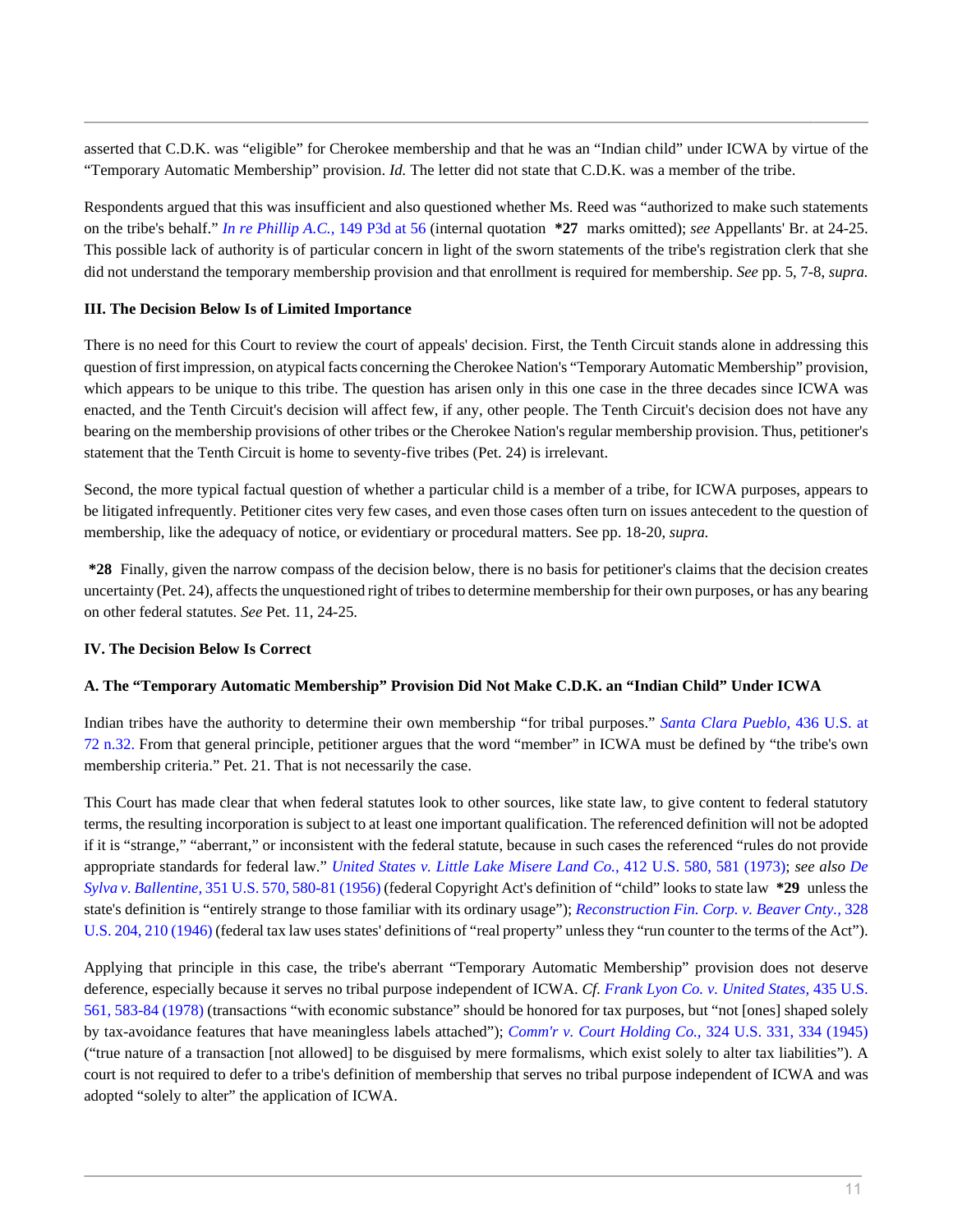The temporary membership rule was not used "for tribal purposes." Petitioner refers to benefits and "full citizenship for all purposes" during an infant's first 240 days of life. Pet. 16. Petitioner has cited no record evidence, however, that the tribe or anyone else ever relied on the temporary membership rule to provide benefits to infants born to nonmembers, or, for that matter, used it for any tribal **\*30** purpose independent of ICWA. There is no evidence of such newborns being "treated as members." Pet. 22.

On the contrary, the tribal official responsible for maintaining the tribe's membership rolls at first testified that she had not heard of the Citizenship Act. As far as she knew, the only way to become a member was to enroll. When reminded about the Citizenship Act, she testified that she had heard of it but did not understand the "temporary membership" provision. App. 171. Her testimony on the membership rules is corroborated by the tribe's Constitution, which the Cherokee Nation itself considers the exclusive authority for conferring membership. *See* pp. 5, 7-8, *supra.* 14

The *raison d'etre* of the "Temporary Automatic Membership" provision, as stated explicitly during the meeting leading to its passage, was to prevent pregnant women who were tribe members from relinquishing their membership in order "to facilitat[e] an adoption" outside of ICWA. Tribal Minutes, May **\*31** 20, 1993; *see* p. 6, *supra.* <sup>15</sup> Rather than serving any tribal purpose independent of ICWA, the rule is aimed exclusively at triggering ICWA coverage. If that were permissible, the statute would have said that an "Indian child" for purposes of ICWA is anyone a tribe designates, rather than keying the definition of that term to the membership of the child (or a parent) in a tribe.  $16$ 

# **\*32 B. Basing ICWA Coverage on the "Temporary Automatic Membership" Provision Would Expand the Statute Beyond Its Intended Scope**

Under [§ 1903\(4\),](http://www.westlaw.com/Link/Document/FullText?findType=L&pubNum=1000546&cite=25USCAS1903&originationContext=document&vr=3.0&rs=cblt1.0&transitionType=DocumentItem&contextData=(sc.Search)#co_pp_0bd500007a412) a child can qualify as an "Indian child" for purposes of ICWA in one of two ways, either (a) by direct membership in a tribe or (b) by eligibility for membership *if* the child's parent is a member. The Cherokee Nation's "Temporary Automatic Membership" provision attempts to treat eligibility as membership,  $^{17}$  but without the Act's limitation that eligibility counts only for children of tribe members. It is clear from the two distinct prongs of  $\S$  1903(4) that "Temporary Automatic Membership" for children of non-members is not what Congress had in mind when it defined "Indian child" as a "member" of an Indian tribe.

Petitioner states that the "contemporaneous understanding when Congress wrote ICWA was that Indian tribes determine their own membership." Pet. 12. When ICWA was enacted in 1978, however, the "temporary" Cherokee provision did not exist. Nor has petitioner pointed to any evidence that any other tribe at that time had ever conferred an automatic temporary (or even permanent) membership on the children of non-members. Petitioner does not identify **\*33** on what basis a tribe would have sovereign power to impose membership on the child of a non-member, especially without a parent's consent. <sup>18</sup>

Indeed, at the time of ICWA's original enactment and again when it was amended in 2003, Congress considered and rejected broader definitions that would have included "eligible" children of non-members. *See* pp. 2-3, *supra.* Instead, Congress defined the scope of the statute in a manner consistent with its concern about the removal of Indian children from their tribal families. Since petitioner was not a member of the Cherokee Nation at the time of C.D.K.'s birth or before, C.D.K. cannot be said to have been "removed" from the tribe. Congress' concern simply is not implicated in this case.

For similar reasons, the ramifications of the decision below are quite limited. The Tenth Circuit's ruling does not mean that "newborns [can]not be treated as tribal members," nor does it "write ICWA's 10-day rule out of the statute." Pet. App. 18-19. The court held only that "ICWA does not apply to *this* sort of temporary membership." Pet. App. 13a (emphasis added). The ten-day waiting period remains applicable in cases involving tribal rules like those of the Navajo and Oglala Sioux, which automatically treat **\*34** infants born to members as permanent members at birth. *See* p. 9, *supra.* The ten-day rule also applies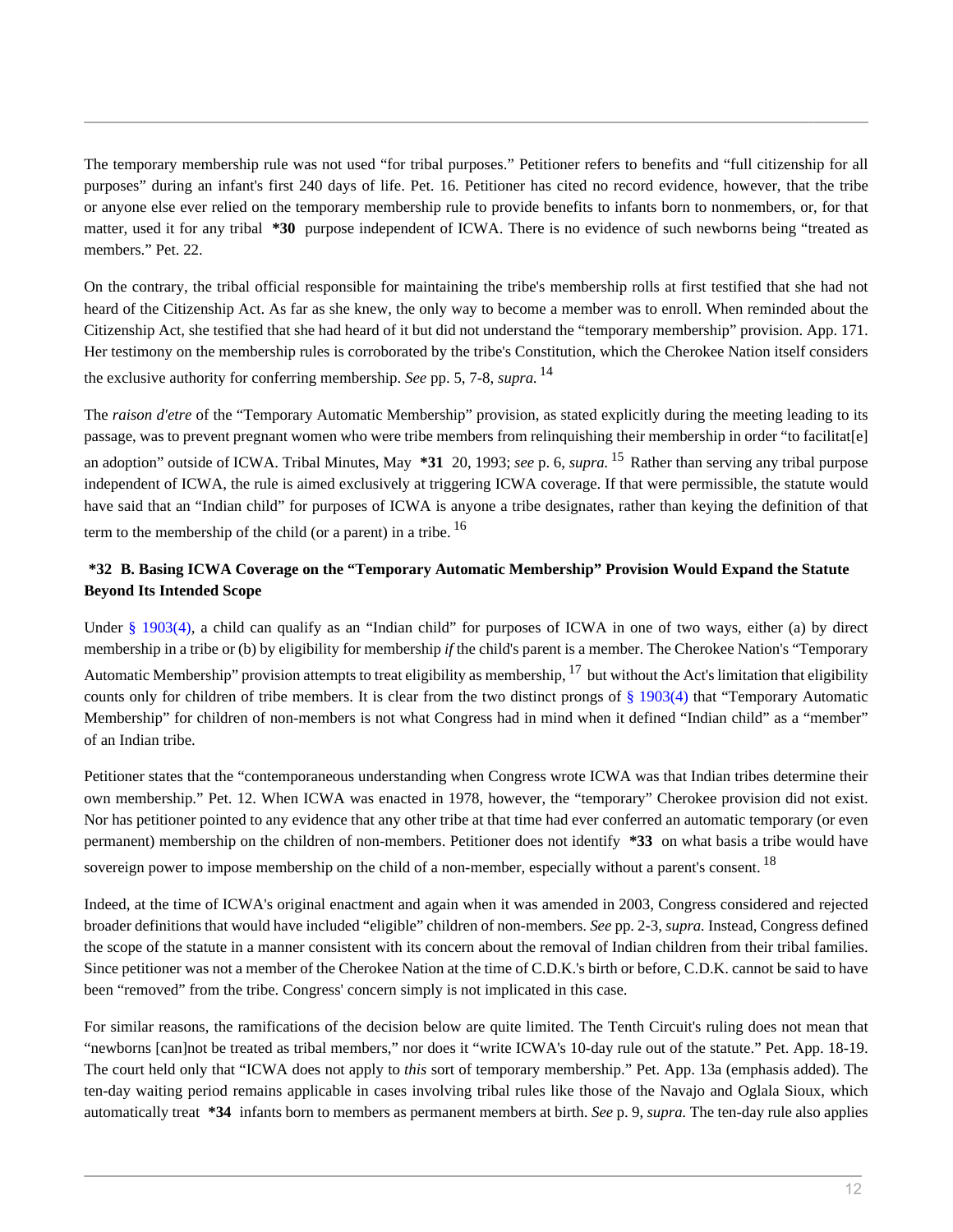to newborns who are not considered automatic members of their tribes, but who are eligible for enrollment and have a parent who is a tribe member, under [subsection \(b\) of § 1903\(4\).](http://www.westlaw.com/Link/Document/FullText?findType=L&pubNum=1000546&cite=25USCAS1903&originatingDoc=I7762e5e068cd11e1be29b2facdefeebe&refType=LQ&originationContext=document&vr=3.0&rs=cblt1.0&transitionType=DocumentItem&contextData=(sc.Search))

This Court's decision in *Santa Clara Pueblo* does not cast doubt on the correctness of the Tenth Circuit's decision. There the issue was whether a tribe's extension of membership to children of male (but not female) members who married outside the tribe violated the equal protection provision of the Indian Civil Rights Act ("ICRA"), [25 U.S.C. §§ 1301](http://www.westlaw.com/Link/Document/FullText?findType=L&pubNum=1000546&cite=25USCAS1301&originatingDoc=I7762e5e068cd11e1be29b2facdefeebe&refType=LQ&originationContext=document&vr=3.0&rs=cblt1.0&transitionType=DocumentItem&contextData=(sc.Search))-[1303.](http://www.westlaw.com/Link/Document/FullText?findType=L&pubNum=1000546&cite=25USCAS1303&originatingDoc=I7762e5e068cd11e1be29b2facdefeebe&refType=LQ&originationContext=document&vr=3.0&rs=cblt1.0&transitionType=DocumentItem&contextData=(sc.Search)) This Court did not reach the merits because it ruled that the tribe had sovereign immunity and that ICRA did not authorize a suit for declaratory or injunctive relief against a tribal officer. *[Santa Clara Pueblo,](http://www.westlaw.com/Link/Document/FullText?findType=Y&serNum=1978114228&pubNum=780&originationContext=document&vr=3.0&rs=cblt1.0&transitionType=DocumentItem&contextData=(sc.Search)#co_pp_sp_780_59)* 436 U.S. at 59.

This Court mentioned, in dictum, the rights of tribes to "define [their] own membership for tribal purposes," *id.* at 72 n.32, along with "regulating their *internal* … relations" and "mak[ing] their own substantive law in *internal* matters." *Id.* at 55 (emphases added). The Court's statements have no bearing on this case, which extends beyond internal tribal matters to the meaning and scope of an Act of Congress, **\*35** and to an adoption not involving members of any tribe. <sup>19</sup>

## **C. Petitioner's Construction of [§ 1903\(4\)](http://www.westlaw.com/Link/Document/FullText?findType=L&pubNum=1000546&cite=25USCAS1903&originationContext=document&vr=3.0&rs=cblt1.0&transitionType=DocumentItem&contextData=(sc.Search)#co_pp_0bd500007a412)(a) Would Lead to Unacceptable and Absurd Results**

By including as members all newborns who are eligible for membership because they are descended from Dawes Rolls enrollees many generations ago, the "Temporary Automatic Membership" provision by its terms covers infants who have no direct relationship with the Cherokee Nation. Accepting petitioner's argument would mean that every descendant of anyone on the Dawes Rolls will be subject to ICWA, even if no ancestor for generations has been a member of the tribe.<sup>20</sup> Any child born to any of those **\*36** descendants would be an "Indian child" under [§ 1903\(4\)\(](http://www.westlaw.com/Link/Document/FullText?findType=L&pubNum=1000546&cite=25USCAS1903&originationContext=document&vr=3.0&rs=cblt1.0&transitionType=DocumentItem&contextData=(sc.Search)#co_pp_0bd500007a412)a). Any adoption or foster-placement of such children could be challenged under ICWA, either by the biological parent or the Cherokee Nation, even when the biological parent voluntarily consented.

Such a scheme would be virtually impossible for courts to administer and would produce unacceptable uncertainty for adoptive parents. This cannot have been Congress' intent when it enacted ICWA.

### **\*37 CONCLUSION**

For the foregoing reasons, this Court should deny the petition.

### Footnotes

- 1 As relevant here, the language proposed in 2003 would have defined "Indian child" as an unmarried minor who is a "member" or is "eligible for membership." H.R. 2750, 108th Cong. § 19 (2003). *See also* H.R. 2644, 107th Cong. § 15 (2001); H.R. 4733,107th Cong. § 19 (2002).
- 2 In involuntary proceedings, the Act provides for notice to the child's parent and tribe; court-appointed counsel for indigent Indian parents; each party's right to examine "reports or other documents"; a required showing that other "remedial services … have proved unsuccessful"; and high burdens of proof for removing a child. [25 U.S.C. § 1912\(b\)-](http://www.westlaw.com/Link/Document/FullText?findType=L&pubNum=1000546&cite=25USCAS1912&originationContext=document&vr=3.0&rs=cblt1.0&transitionType=DocumentItem&contextData=(sc.Search)#co_pp_a83b000018c76)[\(e\).](http://www.westlaw.com/Link/Document/FullText?findType=L&pubNum=1000546&cite=25USCAS1912&originationContext=document&vr=3.0&rs=cblt1.0&transitionType=DocumentItem&contextData=(sc.Search)#co_pp_7fdd00001ca15)
- 3 This provision was not in any of the proposed bills considered prior to the Act's passage. It first appeared on the eve of the vote, without discussion in the legislative history, in an amendment to H.R. 12533.
- 4 The Dawes Commission Rolls were compiled by a congressional commission at the end of the nineteenth century, to "identify all qualifying Indians entitled to receive an allotment [of reservation lands]." Barbara Ann Atwood, *Children, Tribes, and States: Adoption and Custody Conflicts over American Indian Children* 35-36 (2010). The Dawes Rolls included a membership list for the Cherokee Nation. *Id.* at 39-40.
- 5 The "Membership Act" was re-named the "Citizenship Act" in 2002. Cherokee Nation Membership Act, Legis. Act No. 16-02, § 4A.
- 6 Counsel for respondents reviewed tribal constitutions, codes, and ordinances of 30 of the 34 federally recognized tribes with more than 10,000 enrolled members (excluding the Cherokee Nation), and from other, smaller tribes within the Tenth Circuit. These documents were obtained from tribes' websites, from library collections, and directly from tribes. Some tribes declined to provide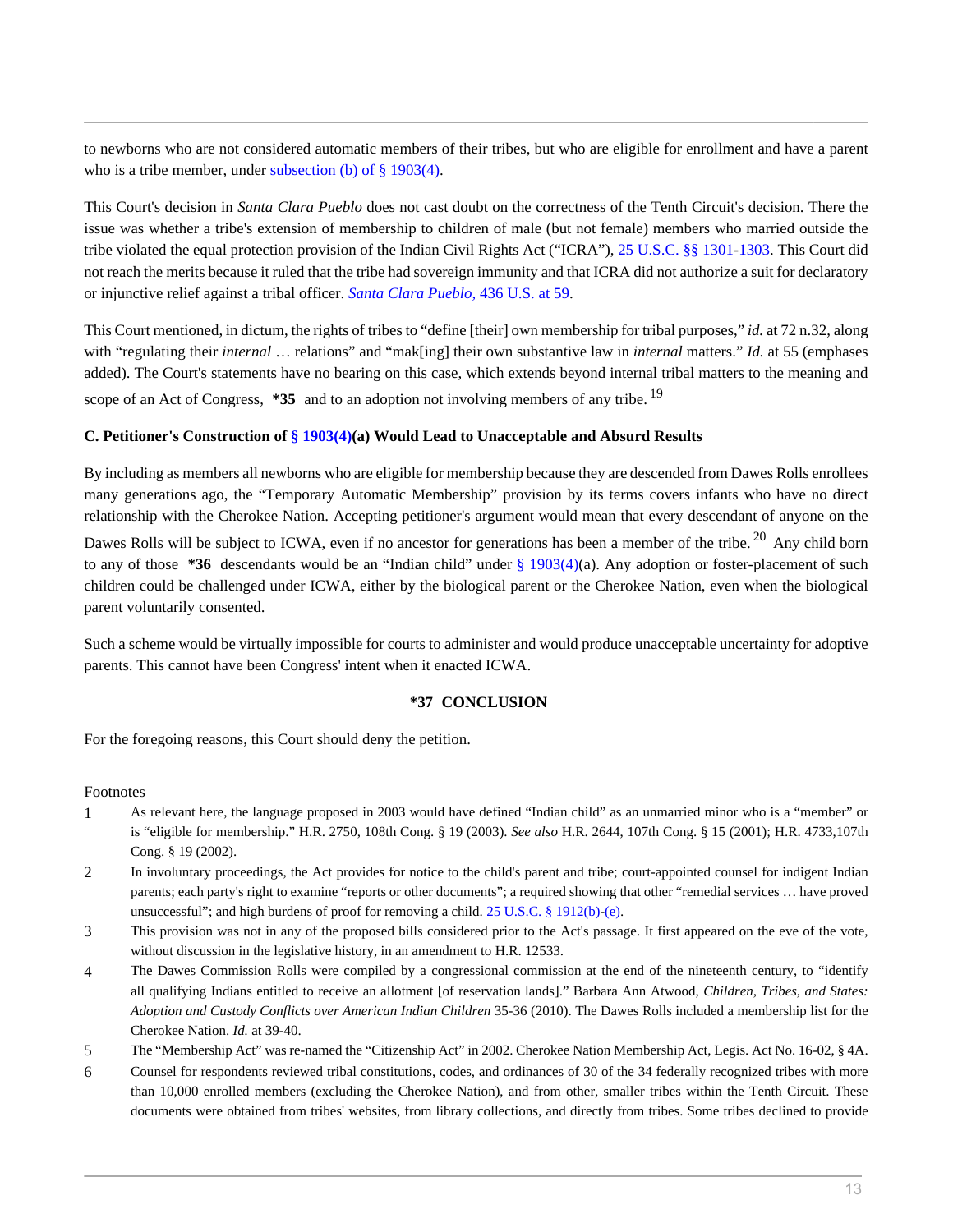tribal documents, and others stated that their membership requirements are not in writing. Whether all of these documents are current could not be determined.

- 7 The court below also said that "even if" the Cherokee Citizenship Act granted full rather than temporary membership to the children of non-members, that would not make such children "Indian children" for purposes of ICWA because such a result would "violate[] Congress' intent." Pet App. 13a. If an Indian tribe ever grants such full membership to children of non-members, the question whether the Tenth Circuit's dictum on the subject is correct could arise and be resolved by the courts, including this Court if appropriate.
- 8 Nor can petitioner obtain custody under [§ 1916\(a\)](http://www.westlaw.com/Link/Document/FullText?findType=L&pubNum=1000546&cite=25USCAS1916&originationContext=document&vr=3.0&rs=cblt1.0&transitionType=DocumentItem&contextData=(sc.Search)#co_pp_8b3b0000958a4) of ICWA, which authorizes a "return of custody" when either (1) a final adoption decree "has been vacated or set aside," or (2) when the "adoptive parents voluntarily consent to the termination of their parental rights to the child," in either instance unless "such return of custody is not in the best interests of the child." [25 U.S.C. § 1916\(a\).](http://www.westlaw.com/Link/Document/FullText?findType=L&pubNum=1000546&cite=25USCAS1916&originationContext=document&vr=3.0&rs=cblt1.0&transitionType=DocumentItem&contextData=(sc.Search)#co_pp_8b3b0000958a4) Neither of those circumstances is present here.
- 9 The statutory remedy for a violation of the waiting-period requirement of  $\S 1913(a)$  is found in  $\S 1914$ , which allows "any court of competent jurisdiction to invalidate" a "termination of parental rights under State law" upon a showing "that such action violated any provision of [section\[\] 1913](http://www.westlaw.com/Link/Document/FullText?findType=L&pubNum=1000546&cite=25USCAS1913&originatingDoc=I7762e5e068cd11e1be29b2facdefeebe&refType=LQ&originationContext=document&vr=3.0&rs=cblt1.0&transitionType=DocumentItem&contextData=(sc.Search))." [25 U.S.C. § 1914](http://www.westlaw.com/Link/Document/FullText?findType=L&pubNum=1000546&cite=25USCAS1914&originatingDoc=I7762e5e068cd11e1be29b2facdefeebe&refType=LQ&originationContext=document&vr=3.0&rs=cblt1.0&transitionType=DocumentItem&contextData=(sc.Search)). Invalidation of petitioner's consent to termination (or relinquishment) of her parental rights is not the same, however, as vacatur of the adoption decree, and does not provide a basis for vacating the adoption decree under ICWA. Invalidating a relinquishment has practical legal effect only *before* an adoption is finalized, to allow a birth parent to withdraw consent to the adoption under  $\S$  1913(c) and mandate a return of custody if an adoption does not go through.
- 10 The Utah statute of limitations provides unequivocally: "No person may contest an adoption after one year from the day on which the final decree of adoption is entered." [Utah Code Ann. § 78B-6-133](http://www.westlaw.com/Link/Document/FullText?findType=L&pubNum=1000511&cite=UTSTS78B-6-133&originatingDoc=I7762e5e068cd11e1be29b2facdefeebe&refType=LQ&originationContext=document&vr=3.0&rs=cblt1.0&transitionType=DocumentItem&contextData=(sc.Search))(7)(b).
- 11 Utah law sets a "high bar" for the "extraordinary relief" of equitable tolling. *[Beaver Cnty. v. Property Tax Div.,](http://www.westlaw.com/Link/Document/FullText?findType=Y&serNum=2008254306&pubNum=4645&originationContext=document&vr=3.0&rs=cblt1.0&transitionType=DocumentItem&contextData=(sc.Search)#co_pp_sp_4645_1193)* 128 P.3d 1187, 1193 [\(Utah 2006\).](http://www.westlaw.com/Link/Document/FullText?findType=Y&serNum=2008254306&pubNum=4645&originationContext=document&vr=3.0&rs=cblt1.0&transitionType=DocumentItem&contextData=(sc.Search)#co_pp_sp_4645_1193) It requires proof that petitioner "did not know of and could not reasonably have known of the existence of the cause of action in time to file a claim within the limitation period." *Warren v. Provo City Corp.,* [838 P.2d 1125, 1129 \(Utah 1992\).](http://www.westlaw.com/Link/Document/FullText?findType=Y&serNum=1992168203&pubNum=661&originationContext=document&vr=3.0&rs=cblt1.0&transitionType=DocumentItem&contextData=(sc.Search)#co_pp_sp_661_1129) As the state trial court noted, petitioner could not make such a showing; she actually "reopened" the state court adoption proceedings in order to retrieve documents for use in this federal court litigation "well before the one-year limitations period ran, and yet failed to timely file her adoption contest within the time prescribed under the Utah Adoption Act." *In re Adoption of C.D.K.,* No. 072700191, slip op. at 17. The savings statute does not apply because the text and legislative history of the Utah Adoption Act "ma[ke] plain its intention to forever bar adoption contests of those who are guilty of a procedural misstep." *Id.* at 15; *see [Standard Fed. Sav. & Loan Ass'n v.](http://www.westlaw.com/Link/Document/FullText?findType=Y&serNum=1991094801&pubNum=661&originationContext=document&vr=3.0&rs=cblt1.0&transitionType=DocumentItem&contextData=(sc.Search)#co_pp_sp_661_1138) Kirkbride,* [821 P.2d 1136, 1138 \(Utah 1991\);](http://www.westlaw.com/Link/Document/FullText?findType=Y&serNum=1991094801&pubNum=661&originationContext=document&vr=3.0&rs=cblt1.0&transitionType=DocumentItem&contextData=(sc.Search)#co_pp_sp_661_1138) [Utah Code Ann. § 78B-6-102](http://www.westlaw.com/Link/Document/FullText?findType=L&pubNum=1000511&cite=UTSTS78B-6-102&originatingDoc=I7762e5e068cd11e1be29b2facdefeebe&refType=LQ&originationContext=document&vr=3.0&rs=cblt1.0&transitionType=DocumentItem&contextData=(sc.Search)) (stating legislature's findings, including state's "compelling interest … in preventing the disruption of adoptive placements," right of adopted children to "permanence and stability in adoptive placements," and rights of adoptive parents "in retaining custody of an adopted child").
- 12 The other subsections of this provision bar any contest of a final adoption by anyone who "(i) was a party to the adoption proceeding; [or] (ii) was served with notice of the adoption proceeding." [Utah Code Ann. § 78B-6-133](http://www.westlaw.com/Link/Document/FullText?findType=L&pubNum=1000511&cite=UTSTS78B-6-133&originatingDoc=I7762e5e068cd11e1be29b2facdefeebe&refType=LQ&originationContext=document&vr=3.0&rs=cblt1.0&transitionType=DocumentItem&contextData=(sc.Search))(7)(a)(i), (ii).
- 13 This case does not fall within the exception for issues that are "capable of repetition, yet evad[e] review." *[Los Angeles v. Lyons,](http://www.westlaw.com/Link/Document/FullText?findType=Y&serNum=1983118235&pubNum=780&originationContext=document&vr=3.0&rs=cblt1.0&transitionType=DocumentItem&contextData=(sc.Search)#co_pp_sp_780_109)* 461 [U.S. 95, 109 \(1983\)](http://www.westlaw.com/Link/Document/FullText?findType=Y&serNum=1983118235&pubNum=780&originationContext=document&vr=3.0&rs=cblt1.0&transitionType=DocumentItem&contextData=(sc.Search)#co_pp_sp_780_109); *see also DeFunis v. Odegaard,* [416 U.S. 312, 318-19 \(1974\)](http://www.westlaw.com/Link/Document/FullText?findType=Y&serNum=1974127166&pubNum=780&originationContext=document&vr=3.0&rs=cblt1.0&transitionType=DocumentItem&contextData=(sc.Search)#co_pp_sp_780_318). A biological parent can challenge an adoption before it is finalized, subject to applicable state law.
- 14 One of the cases cited by petitioner involved a decision that a child was an "Indian child" under [subsection \(b\) of § 1903\(4\)](http://www.westlaw.com/Link/Document/FullText?findType=L&pubNum=1000546&cite=25USCAS1903&originatingDoc=I7762e5e068cd11e1be29b2facdefeebe&refType=LQ&originationContext=document&vr=3.0&rs=cblt1.0&transitionType=DocumentItem&contextData=(sc.Search)) because the Cherokee Nation "acknowledged that [the child's father] was a member of the tribe, and that … his biological child[ ] was *eligible* for enrollment." *Jared P. v. Glade T.,* [209 P.3d 157, 162 \(Ariz. App. 2009\)](http://www.westlaw.com/Link/Document/FullText?findType=Y&serNum=2018203995&pubNum=4645&originationContext=document&vr=3.0&rs=cblt1.0&transitionType=DocumentItem&contextData=(sc.Search)#co_pp_sp_4645_162) (emphasis added). Apparently the Cherokee Nation did not rely in that case on the "Temporary Automatic Membership" provision as a basis for considering the child herself a member under [subsection \(a\) of § 1903\(4\)](http://www.westlaw.com/Link/Document/FullText?findType=L&pubNum=1000546&cite=25USCAS1903&originatingDoc=I7762e5e068cd11e1be29b2facdefeebe&refType=LQ&originationContext=document&vr=3.0&rs=cblt1.0&transitionType=DocumentItem&contextData=(sc.Search)).
- 15 Petitioner provides no basis for her speculation that the temporary provision was enacted to let infants, who could not enroll themselves, take advantage of tribal benefits. *See* Pet. 16.
- 16 If petitioner's argument were correct, there would be no limit to the tribe's right to define its membership for ICWA purposes. If the tribe passed a measure declaring that all babies born to U.S. citizens are citizens of the Cherokee Nation for their first 240 (or even 10) days of life, petitioner's argument would treat that membership definition as conclusive, and ICWA's requirements would apply to all those children.

The instant case differs from the hypothetical only in degree. Neither petitioner nor her mother had ever been a member of the Cherokee Nation before C.D.K.'s birth. Apparently it has been several generations since petitioner's ancestors have been members. According to petitioner (and the Cherokee Nation), the temporary membership provision would apply even if none of petitioner's ancestors had been enrolled since the Dawes Rolls, a century ago.